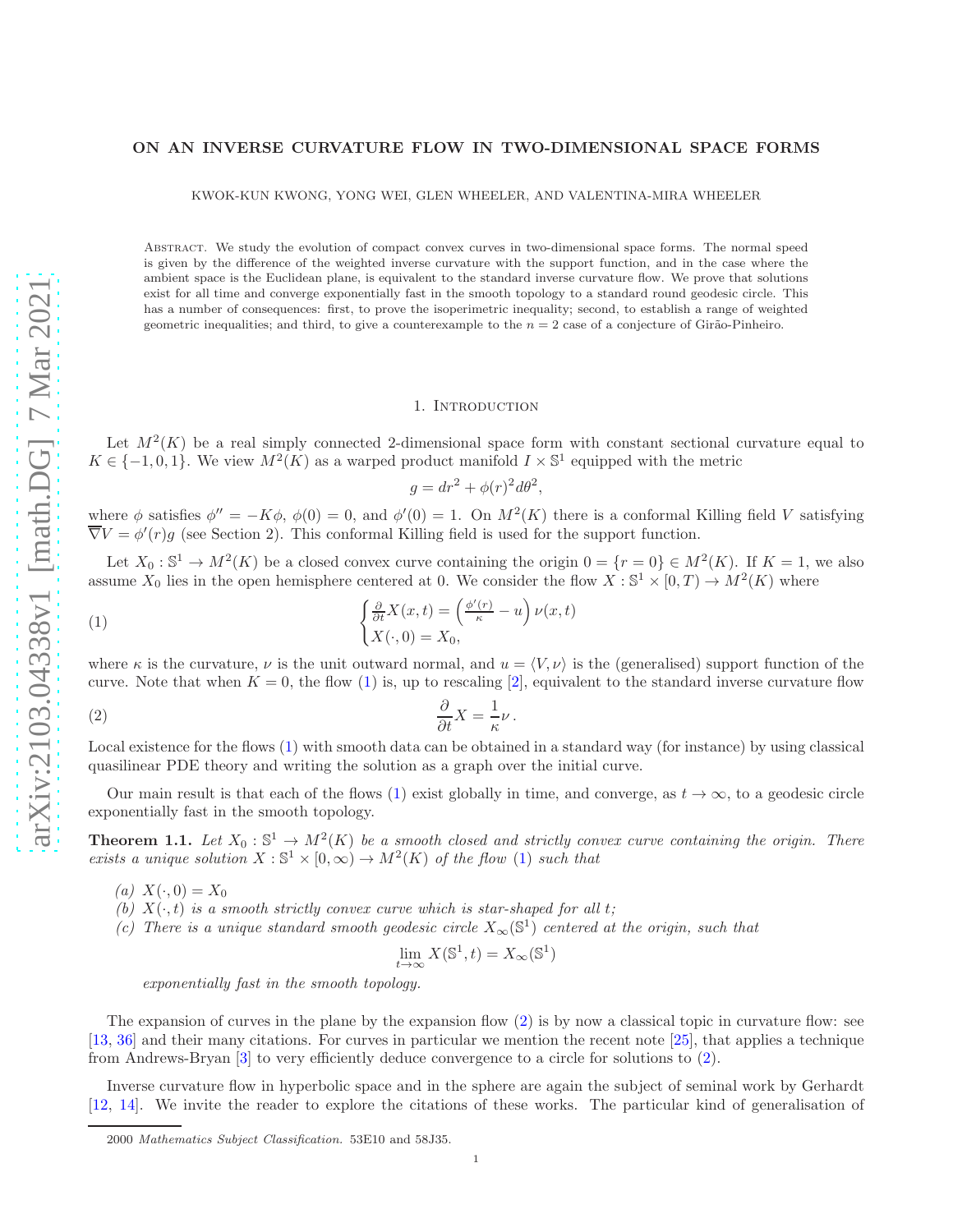the inverse curvature flow that we study here [\(1\)](#page-0-0) enjoys uniform upper and lower bounds on curvature. This is due to the presence of the support function term, which is related (as explained by Andrews [\[2](#page-15-0)]) by continuous rescaling to the inverse curvature flow in the plane. In other space forms, the flow [\(1\)](#page-0-0) is more convenient to study compared to  $(2)$ ; in this sense, we say that the flow  $(1)$  is adapted to the space form setting. This is well-explained in Brendle-Guan-Li [\[6\]](#page-15-6), where the flow is introduced, and results given for hypersurfaces with dimension  $n \geq 2$ . This flow was studied in higher dimensions with hyperbolic background in [\[22\]](#page-15-7). For rigidity results and geometric inequalities in the sphere, we refer to [\[31](#page-16-1)]. The case of curves has been left open in earlier work. Indeed, the analysis of the flows must be done differently in low dimensions. This is the primary focus of our paper: to fill this gap.

There is a strong tradition of application for curvature flow to geometric inequalities. See for instance the classical use of the inverse mean curvature flow by Huisken-Ilmanen to establish the Riemannian Penrose inequality [\[24](#page-15-8)]. The isoperimetric inequality is another typical application (also one that we perform here, for both convex and non-convex cases – see Theorem [5.2\)](#page-11-0). There has been recently a burst of activity in the area, including inequalities involving quermassintegrals, Minkowski-type inequalities, Alexandrov-Fenchel inequalities and more general weighted inequalities [\[7,](#page-15-9) [8,](#page-15-10) [9,](#page-15-11) [10,](#page-15-12) [11,](#page-15-13) [17,](#page-15-14) [18](#page-15-15), [29](#page-15-16), [30](#page-15-17), [21](#page-15-18), [22](#page-15-7), [27](#page-15-19), [28](#page-15-20), [35](#page-16-2)].

In our work here, additional to the convergence result above we give some applications of the flows [\(1\)](#page-0-0). These include the aforementioned isoperimetric inequality (Theorem [5.2\)](#page-11-0), and weighted geometric inequalities:

<span id="page-1-0"></span>**Theorem 1.2.** Let  $\gamma$  be a smooth, closed and convex curve in  $\mathbb{H}^2$ ,  $\mathbb{S}^2_+$  or  $\mathbb{R}^2$ . (Here  $\mathbb{S}^2_+$  denotes any hemisphere.) Then we have

<span id="page-1-2"></span>(3) 
$$
\int_{\gamma} \Phi(r) \kappa ds \geq \frac{1}{2\pi} \left( L^2 - 2\pi A \right),
$$

where  $\Phi(r)$  is given by

<span id="page-1-1"></span>(4) 
$$
\Phi(r) = \int_0^r \phi(s)ds = \begin{cases} \cosh r - 1, & K = -1 \\ \frac{r^2}{2}, & K = 0 \\ 1 - \cos r, & K = 1 \end{cases}
$$

Equality holds if and only if  $\gamma$  is a geodesic circle centered at the origin.

This weighted inequality has a few important consequences that we briefly mention. Combining Theorem [1.2](#page-1-0) with the Guass-Bonnet theorem generalises Theorem 1 from [\[10\]](#page-15-12) (see Corollary [5.4\)](#page-13-0). Furthermore, in the case of  $K = 1$ , we find

$$
\int_{\gamma} \kappa \cos r \leq 2\pi - \frac{L^2}{2\pi}.
$$

This inequality can be used to show that a conjecture of Girão-Pinheiro [\[15\]](#page-15-21) is false for  $n = 2$  (see Corollary [5.7\)](#page-14-0).

The paper is organised as follows. In Section 2 we give evolution equations for general flows of curves in space forms, which are then analysed in Section 3 for the flows [\(1\)](#page-0-0) in particular. There, we establish monotonicity of the isoperimetric deficit, two-sided bounds for the curvature scalar, and bounds on the height function when written as a radial graph. For these bounds a novel approach is taken, that requires an auxiliary function. In Section 4 we study the long time behaviour of the flow. Given our estimates from Section 3, global existence follows using a standard argument. A weak kind of subsequential convergence follows from monotonicity of the isoperimetric deficit and our estimates. This can then be strengthened to full, exponentially fast convergence by using a linearisation technique. The proof of Theorem [1.1](#page-0-2) is completed in Section 4. Section 5 is concerned with applications of the flows [\(1\)](#page-0-0), in particular the isoperimetric inequality, the weighted geometric inequalities, and its corollaries mentioned above.

#### Acknowledgements

Kwok-Kun Kwong would like to thank Man-Chun Lee for useful discussions. Yong Wei was supported by National Key Research and Development Project SQ2020YFA070080 and a research grant from University of Science and Technology of China. Valentina-Mira Wheeler was supported in part by Discovery Project DP180100431 and DECRA DE190100379 of the Australian Research Council.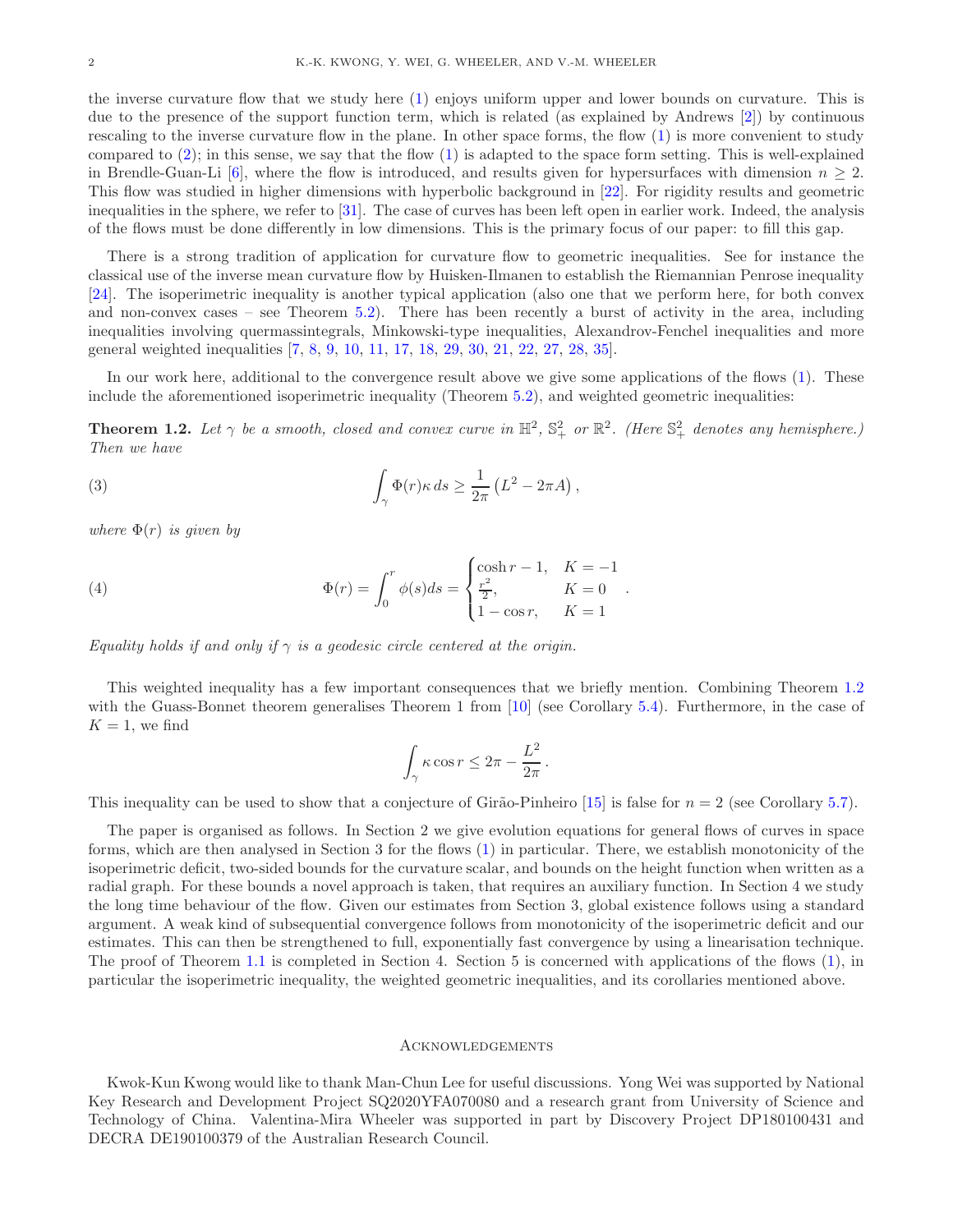# 2. General evolution equations

Let us briefly take some time to make more concrete the setting. If  $K = 0$ ,  $\phi(r) = r$  and  $I = [0, \infty)$ ,  $M^2$  is the Euclidean plane  $\mathbb{R}^2$ . If  $K = -1$ ,  $\phi(r) = \sinh r$  and  $I = [0, \infty)$ ,  $M^2$  is the Euclidean plane  $\mathbb{R}^2$ . If  $K = 1$ , we have  $\phi(r) = \sin r$ . However, for technical reasons we restrict ourselves to  $I = [0, \frac{\pi}{2})$  and so  $M^2(1) = \mathbb{S}^2_+$  is the open hemisphere. (We will see that under a convexity assumption the curve will stay within  $\mathbb{S}^2_+$  along the flow.) Let  $\overline{\nabla}$ be the connection on  $M^2(K)$ . It is well-known that the vector field  $V = \overline{\nabla} \Phi = \phi(r) \partial_r$  on  $M^2(K)$  (here  $\Phi$  is as defined in [\(4\)](#page-1-1)) is a conformal Killing field with  $\overline{\nabla}V = \phi'(r)\overline{g}$ . Given a closed convex curve  $X_0: \mathbb{S}^1 \to M^2(K)$ , we consider the following general flow

<span id="page-2-0"></span>(5) 
$$
\begin{cases} \frac{\partial}{\partial t} X(x,t) &= F\nu(x,t) \\ X(\cdot,0) &= X_0, \end{cases}
$$

in  $M^2(K)$ , where F is a smooth function on the evolving curves  $\gamma_t = X(\mathbb{S}^1, t)$ . We derive the evolution equations based on the calculation as in [\[16](#page-15-22)].

Let  $X(\theta, t)$ ,  $\theta \in \mathbb{S}^1$  be the position of the evolving curves  $\gamma_t = X(\mathbb{S}^1, t)$  and  $\vartheta = |X_{\theta}|$ . We define the arc-length parameter s by

$$
\frac{\partial}{\partial s}=\frac{1}{\vartheta}\frac{\partial}{\partial \theta}.
$$

Denote the unit tangent vector by

$$
T = \frac{\partial X}{\partial s} = \frac{1}{\vartheta} X_{\theta}.
$$

The arclength element of the curve  $\gamma_t$  is represented by  $ds = \vartheta d\theta$ .

**Lemma 2.1.** Along the flow  $(5)$ , the length L of the evolving curves satisfies

<span id="page-2-1"></span>(6) 
$$
\frac{d}{dt}L(t) = \int_{\gamma_t} \left\langle \frac{\partial}{\partial t} X, \kappa \nu \right\rangle ds.
$$

*Proof.* Denote  $W = \partial_t X$ . Then

$$
\frac{d}{dt}L(t) = \frac{d}{dt} \int_{\mathbb{S}^1} \vartheta d\theta
$$

$$
= \int_{\mathbb{S}^1} W(|X_{\theta}|) d\theta
$$

$$
= \int_{\mathbb{S}^1} \frac{1}{|X_{\theta}|} \langle \overline{\nabla}_W X_{\theta}, X_{\theta} \rangle d\theta
$$

$$
= \int_{\mathbb{S}^1} \langle \overline{\nabla}_{X_{\theta}} W, T \rangle d\theta.
$$

Since  $W$  is parallel to the normal direction, then

$$
\frac{d}{dt}L(t) = -\int_{\mathbb{S}^1} \langle W, \overline{\nabla}_{X_\theta} T \rangle d\theta
$$

$$
= -\int_{\gamma_t} \langle W, \overline{\nabla}_s T \rangle \vartheta d\theta
$$

$$
= \int_{\gamma_t} \langle W, \kappa \nu \rangle ds.
$$

 $\Box$ 

**Lemma 2.2.** The evolution of  $\vartheta = |X_{\theta}|$  is given by

$$
\frac{\partial}{\partial t}\vartheta = F\kappa\vartheta.
$$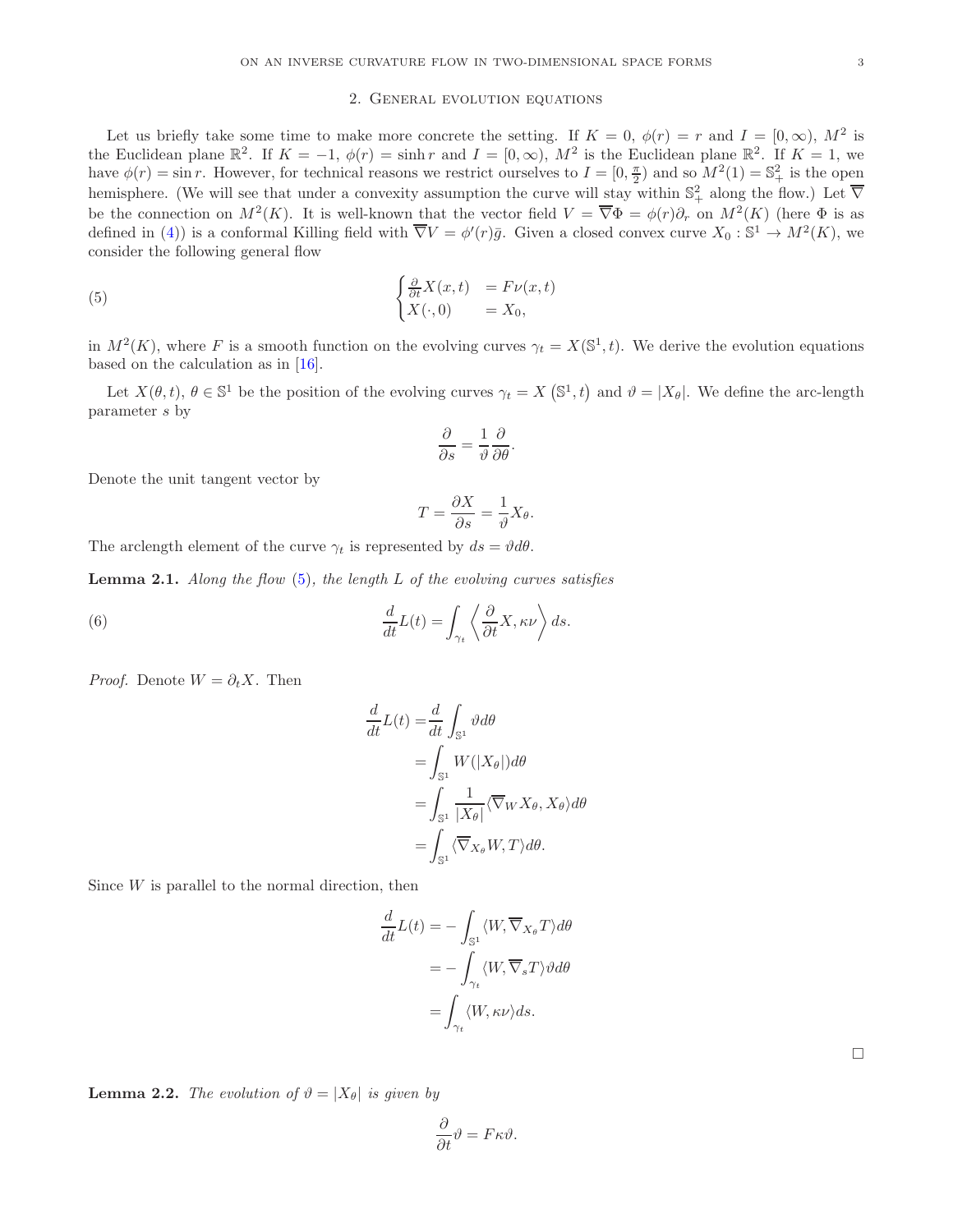*Proof.* By differentiating in time  $t$ , we have

$$
2\vartheta \frac{\partial}{\partial t} \vartheta = 2 \left\langle \frac{\partial}{\partial t} \frac{\partial X}{\partial \theta}, \frac{\partial X}{\partial \theta} \right\rangle
$$
  

$$
= 2 \left\langle \frac{\partial}{\partial \theta} \frac{\partial X}{\partial t}, \frac{\partial X}{\partial \theta} \right\rangle
$$
  

$$
= 2 \left\langle \frac{\partial}{\partial \theta} (F\nu), \frac{\partial X}{\partial \theta} \right\rangle
$$
  

$$
= 2 \left\langle F \frac{\partial}{\partial \theta} \nu, X_{\theta} \right\rangle
$$
  

$$
= 2F \vartheta^{2} \left\langle \nu_{s}, T \right\rangle
$$
  

$$
= 2F \kappa \vartheta^{2}.
$$

 $\Box$ 

 $\Box$ 

 $\Box$ 

Lemma 2.3. Covariant derivative with respect to s and t are related by

$$
\overline{\nabla}_{t}\overline{\nabla}_{s}=\overline{\nabla}_{s}\overline{\nabla}_{t}+F\overline{R}\left(T,\nu\right)
$$

where  $\bar{R}$  denotes the ambient curvature.

Proof. We have

$$
\overline{\nabla}_t \overline{\nabla}_\theta = \overline{\nabla}_\theta \overline{\nabla}_t + \overline{R} \left( \frac{\partial}{\partial \theta}, \frac{\partial}{\partial t} \right).
$$

Then

$$
\overline{\nabla}_{t}\overline{\nabla}_{s} = \frac{\partial}{\partial t} \left( \frac{1}{\vartheta} \right) \overline{\nabla}_{\theta} + \frac{1}{\vartheta} \overline{\nabla}_{t} \overline{\nabla}_{\theta}
$$
\n
$$
= \frac{-F\kappa}{\vartheta} \overline{\nabla}_{\theta} + \frac{1}{\vartheta} \left( \overline{\nabla}_{\theta} \overline{\nabla}_{t} + \overline{R} \left( \frac{\partial}{\partial \theta}, \frac{\partial}{\partial t} \right) \right)
$$
\n
$$
= \overline{\nabla}_{s} \overline{\nabla}_{t} - F\kappa \overline{\nabla}_{s} + \overline{R}(T, F\nu).
$$

| <b>Lemma 2.4.</b> The derivative of $T$ with respect to time $t$ is |  |  |  |  |  |  |  |  |  |
|---------------------------------------------------------------------|--|--|--|--|--|--|--|--|--|
|---------------------------------------------------------------------|--|--|--|--|--|--|--|--|--|

$$
\overline{\nabla}_t T = \overline{\nabla}_s F \nu.
$$

This is equivalent to

$$
\overline{\nabla}_t \nu = -\overline{\nabla}_s FT.
$$

Proof.

$$
\overline{\nabla}_t T = \overline{\nabla}_t \left( \frac{1}{\vartheta} \frac{\partial X}{\partial \theta} \right)
$$
  
=  $-\frac{1}{\vartheta^2} \overline{\nabla}_t \vartheta \frac{\partial X}{\partial \theta} + \frac{1}{\vartheta} \frac{\partial X}{\partial t} \frac{\partial X}{\partial \theta}$   
=  $-F\kappa T + \overline{\nabla}_s (F\nu)$   
=  $-F\kappa T + \overline{\nabla}_s F \nu + F\kappa T$   
=  $\overline{\nabla}_s F \nu$ .

**Lemma 2.5.** The evolution of curvature  $\kappa$  is given by

<span id="page-3-0"></span>(8) 
$$
\frac{\partial \kappa}{\partial t} = -\frac{\partial^2 F}{\partial s^2} - (\kappa^2 + K) F.
$$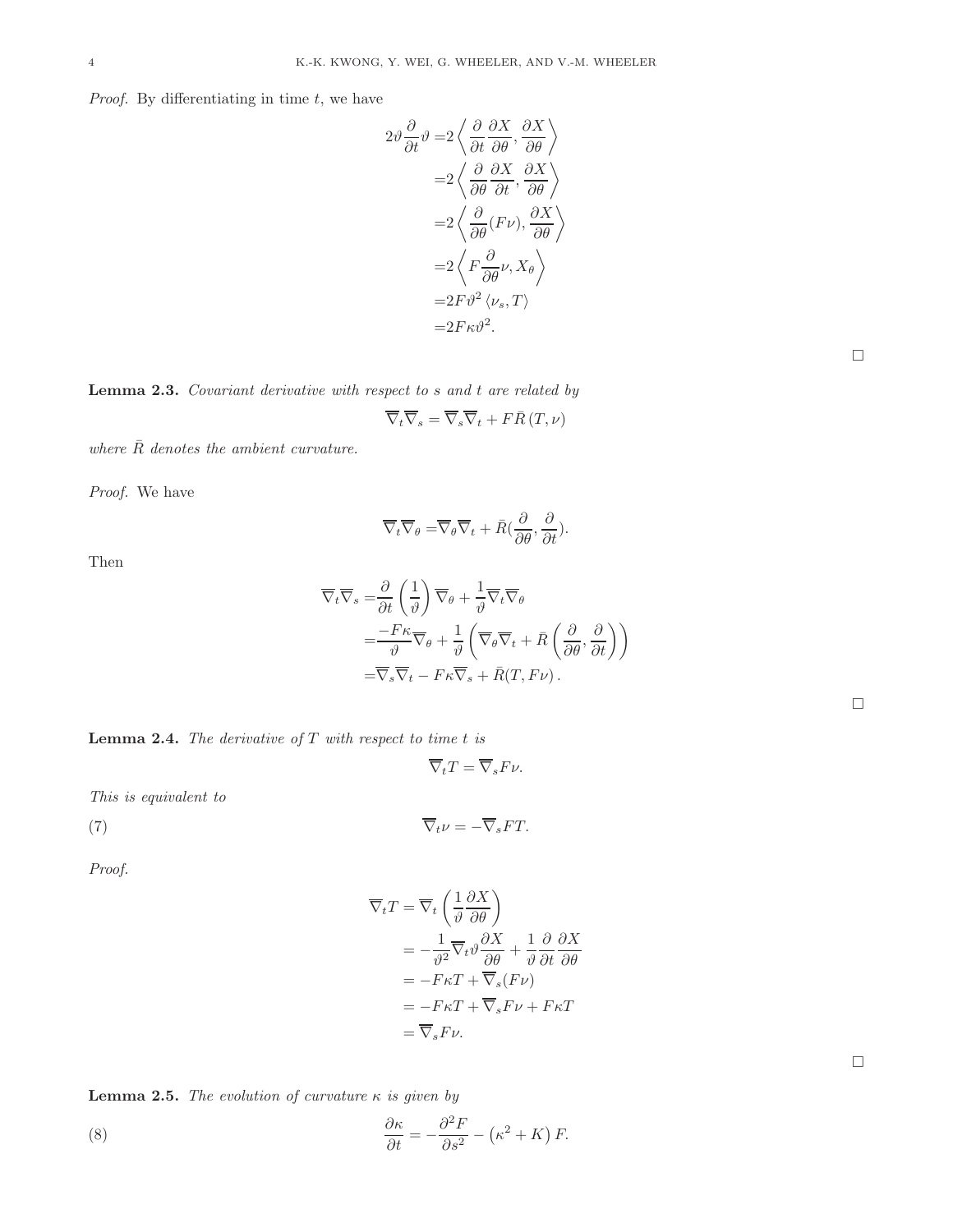Proof. We have

$$
\frac{\partial}{\partial t} \kappa = \frac{\partial}{\partial t} \langle \overline{\nabla}_s T, -\nu \rangle
$$
  
\n
$$
= \langle \overline{\nabla}_t \overline{\nabla}_s T, -\nu \rangle + \langle \overline{\nabla}_s T, -\overline{\nabla}_t \nu \rangle
$$
  
\n
$$
= \langle \overline{\nabla}_s \overline{\nabla}_t T - F \kappa \overline{\nabla}_s T + F \overline{R} (T, \nu) T, -\nu \rangle + \langle -\kappa \nu, \overline{\nabla}_s F T \rangle
$$
  
\n
$$
= \langle \overline{\nabla}_s (\overline{\nabla}_s F \nu) + F \kappa^2 \nu, -\nu \rangle - K F
$$
  
\n
$$
= -\frac{\partial^2 F}{\partial s^2} - (\kappa^2 + K) F.
$$

where  $K = \langle \bar{R}(T, \nu) T, \nu \rangle$  is the Gauss curvature of  $M^2(K)$ .  $(K).$ 

3. ON THE FLOW  $(1)$ 

We collect some useful facts on  $M^2(K)$  here. We recall the Minkowski formula on  $M^2$ :

<span id="page-4-0"></span>(9) 
$$
\int_{\partial\Omega} \phi'(r) = \int_{\partial\Omega} \kappa \langle V, \nu \rangle.
$$

We also have Brendle's Heintze-Karcher type inequality [\[5\]](#page-15-23):

<span id="page-4-1"></span>(10) 
$$
\int_{\partial\Omega} \frac{\phi'(r)}{\kappa} \ge \int_{\Omega} 2\phi'(r) dA = \int_{\partial\Omega} \langle V, \nu \rangle.
$$

Note that it was proved in [\[5](#page-15-23)] that equality holds only if  $\partial\Omega$  is umbilical, which is automatic when  $n = 2$ . On the other hand, by [\[34,](#page-16-3) Theorem 1] and [\[33](#page-16-4)], the equality holds if and only if  $\Omega$  is a geodesic ball for all dimensions.

Now we consider the locally constrained curve flow [\(1\)](#page-0-0). Let  $F = \frac{\phi'(r)}{\kappa} - u$  be the flow speed.

<span id="page-4-5"></span>**Proposition 3.1.** Under the flow [\(1\)](#page-0-0), the length L of  $\gamma_t$  is preserved and the area A enclosed by  $\gamma_t$  satisfies

(11) 
$$
A'(t) = \int_{\gamma_t} \left( \frac{\phi'(r)}{\kappa} - \langle V, \nu \rangle \right) \ge 0.
$$

The isoperimetric deficit  $L^2 - 4\pi A + KA^2$  is also monotone decreasing.

*Proof.* By  $(6)$  and  $(9)$ ,

<span id="page-4-6"></span>
$$
L'(t) = \int_{\gamma_t} (\phi'(r) - \kappa \langle V, \nu \rangle) ds = 0.
$$

By the coarea formula and [\(10\)](#page-4-1),

$$
A'(t) = \int_{\gamma_t} \langle \partial_t X, \nu \rangle = \int_{\gamma_t} F ds = \int_{\gamma_t} \left( \frac{\phi'(r)}{\kappa} - \langle V, \nu \rangle \right) ds \ge 0.
$$

If  $K = 1$ , we will see in Proposition [3.3](#page-5-0) that  $X(\cdot, t)$  will stay inside the hemisphere centered at 0, and in particular the area enclosed by it is less than  $2\pi$ . From the above,

$$
\frac{d}{dt}\left(L^2 - 4\pi A + KA^2\right) = 2LL' - 4\pi A' + 2KAA' \le 0.
$$

<span id="page-4-4"></span>**Proposition 3.2.** Suppose  $X_0$  is strictly convex, then  $\gamma_t$  remains strictly convex along the flow [\(1\)](#page-0-0). Furthermore we have the uniform two-sided estimate

<span id="page-4-2"></span> $\min \kappa_0 \leq \kappa(\cdot, t) \leq \max \kappa_0$ .

*Proof.* Let  $s$  be the arclength parameter. By  $(8)$ ,

<span id="page-4-3"></span>(12) 
$$
\frac{\partial \kappa}{\partial t} = \phi' \kappa^{-2} \frac{\partial^2 \kappa}{\partial s^2} - 2\phi' \kappa^{-3} \left(\frac{\partial \kappa}{\partial s}\right)^2 + 2\kappa^{-2} \frac{\partial \phi'}{\partial s} \frac{\partial \kappa}{\partial s} - \frac{1}{\kappa} \frac{\partial^2 \phi'}{\partial s^2} + \frac{\partial^2 u}{\partial s^2} - (\kappa^2 + K) F.
$$

We compute  $\frac{\partial \phi'}{\partial s} = \langle \overline{\nabla} \phi', T \rangle = \langle \phi''(r) \partial_r, T \rangle = \frac{\phi''(r)}{\phi(r)}$  $\frac{\partial^{\rho}(T)}{\phi(r)} \langle \phi(r) \partial_r, T \rangle = -K \langle V, T \rangle$  and

(13) 
$$
\overline{\nabla}^2 \phi' = -K \overline{\nabla} V = -K \phi'(r) \bar{g}.
$$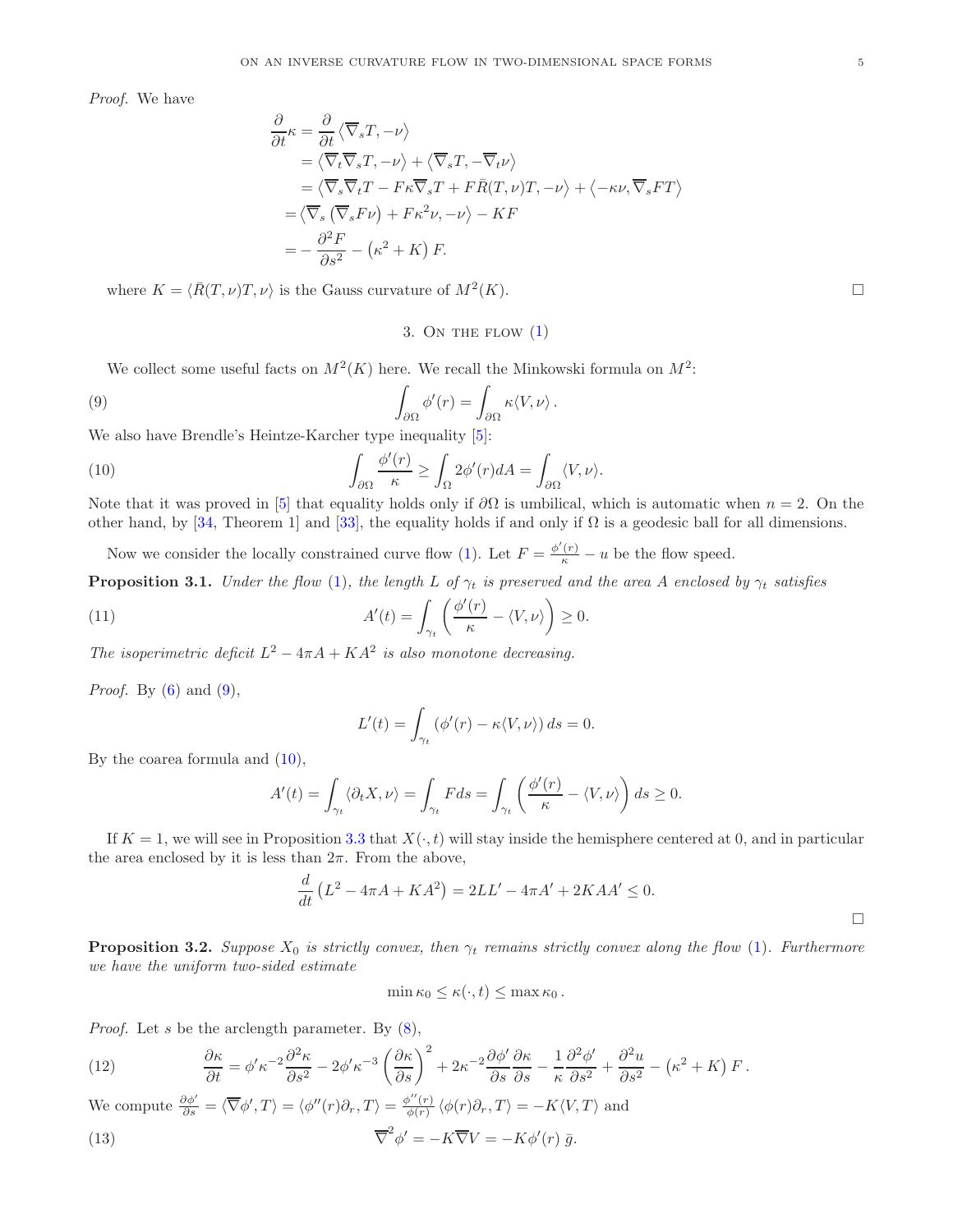So by [\(13\)](#page-4-2),

<span id="page-5-1"></span>(14) 
$$
\frac{\partial^2 \phi'}{\partial s^2} = -K \langle \overline{\nabla}_T V, T \rangle - K \langle V, \overline{\nabla}_T T \rangle = -K \phi' \overline{g} \langle T, T \rangle + K \kappa \langle V, \nu \rangle = -K (\phi' - \kappa u).
$$

We compute  $\frac{\partial u}{\partial s} = \langle V, \kappa T \rangle$  and

<span id="page-5-2"></span>(15) 
$$
\frac{\partial^2 u}{\partial s^2} = \frac{\partial}{\partial s} (\kappa \langle V, T \rangle) = \frac{\partial \kappa}{\partial s} \langle V, T \rangle + \kappa \phi' - \kappa^2 u = \frac{\partial \kappa}{\partial s} \langle V, T \rangle + \kappa (\phi' - \kappa u).
$$

Putting  $(14)$  and  $(15)$  into  $(12)$ , we get

$$
\frac{\partial \kappa}{\partial t} = \phi' \kappa^{-2} \frac{\partial^2 \kappa}{\partial s^2} + \frac{\partial \kappa}{\partial s} \left( 2\kappa^{-2} \frac{\partial \phi'}{\partial s} - 2\phi' \kappa^{-3} \frac{\partial \kappa}{\partial s} + \langle V, T \rangle \right)
$$

$$
= \phi' \kappa^{-2} \frac{\partial^2 \kappa}{\partial s^2} + \frac{\partial \kappa}{\partial s} \left( 2\kappa^{-1} \frac{\partial}{\partial s} \left( \frac{\phi'}{\kappa} \right) + \langle V, T \rangle \right).
$$

Again, in the case where  $K = 1$ , we will prove in Proposition [3.3](#page-5-0) that  $\gamma_t$  lies in the hemisphere centered at 0 and so  $\phi'(r) > 0$ .

By the maximum principle,  $\kappa$  remains positive and uniformly bounded by its initial values.

Every star-shaped curve can be regarded as a graph of  $\rho : \mathbb{S}^1 \to (0, \infty)$  over  $\mathbb{S}^1$ . For such a graph,

$$
\nu = \frac{1}{\sqrt{1 + \rho_\theta^2 \phi(\rho)^{-2}}} \left( \partial_r - \rho_\theta \phi(\rho)^{-2} \partial_\theta \right)
$$

and

<span id="page-5-3"></span>(16) 
$$
\kappa = \frac{\phi(\rho)^2 \phi'(\rho) + 2\rho_\theta^2 \phi'(\rho) - \rho_{\theta\theta} \phi(\rho)}{(\phi(\rho)^2 + \rho_\theta^2)^{\frac{3}{2}}}.
$$

For a family of curves that can be represented as graphs over  $\mathbb{S}^1$ , we can write

$$
X(x,t) = (\rho(\psi(x,t),t), \psi(x,t))
$$

where  $\psi(\cdot,t): \mathbb{S}^1 \to \mathbb{S}^1$  is a family of diffeomorphism and  $\rho(\cdot,t): \mathbb{S}^1 \to (0,\infty)$  is the radial distance.

By direct computation,

$$
\frac{\partial X}{\partial t} = \left(\frac{\partial \rho}{\partial \theta} \frac{\partial \psi}{\partial t} + \frac{\partial \rho}{\partial t}\right) \frac{\partial}{\partial r} + \frac{\partial \psi}{\partial t} \frac{\partial}{\partial \theta}.
$$

So

$$
\left\langle \frac{\partial X}{\partial t}, \nu \right\rangle = \frac{1}{\sqrt{1 + \rho_\theta^2 \phi(\rho)^{-2}}} \left[ \left( \frac{\partial \rho}{\partial \theta} \frac{\partial \psi}{\partial t} + \frac{\partial \rho}{\partial t} \right) + \phi(\rho)^2 \left( \frac{\partial \rho}{\partial \theta} \phi(\rho)^{-2} \frac{\partial \psi}{\partial t} \right) \right]
$$
  
= 
$$
\frac{1}{\sqrt{1 + \rho_\theta^2 \phi(\rho)^{-2}}} \frac{\partial \rho}{\partial t}.
$$

Therefore we can express the flow [\(1\)](#page-0-0) equivalently as

<span id="page-5-4"></span>
$$
\frac{1}{\sqrt{1+\rho_{\theta}^2\phi(\rho)^{-2}}}\frac{\partial \rho}{\partial t} = \frac{\phi'(\rho)}{\kappa} - \langle V, \nu \rangle = \frac{\phi'(\rho)}{\kappa} - \frac{\phi(\rho)}{\sqrt{1+\rho_{\theta}^2\phi(\rho)^{-2}}}.
$$

So let us consider

(17) 
$$
\begin{cases} \frac{\partial \rho}{\partial t} = \frac{\phi'(\rho)\sqrt{1 + \rho_{\theta}^2 \phi(\rho)^{-2}}}{\kappa} - \phi(\rho) \\ \rho(x, 0) = \rho_0(x). \end{cases}
$$

where we regard  $\kappa$  as a function of  $\rho$ ,  $\rho_{\theta}$  and  $\rho_{\theta\theta}$  given by [\(16\)](#page-5-3).

<span id="page-5-0"></span>**Proposition 3.3.** If  $\rho$  is a solution to [\(17\)](#page-5-4), then  $\min \rho(\cdot, 0) \leq \rho \leq \max \rho(\cdot, 0)$ . In particular, if  $K = 1$  and the initial curve  $X_0$  lies in the hemisphere centered at 0, then the solution  $X(\cdot,t)$  to [\(1\)](#page-0-0) always lies in the same hemisphere.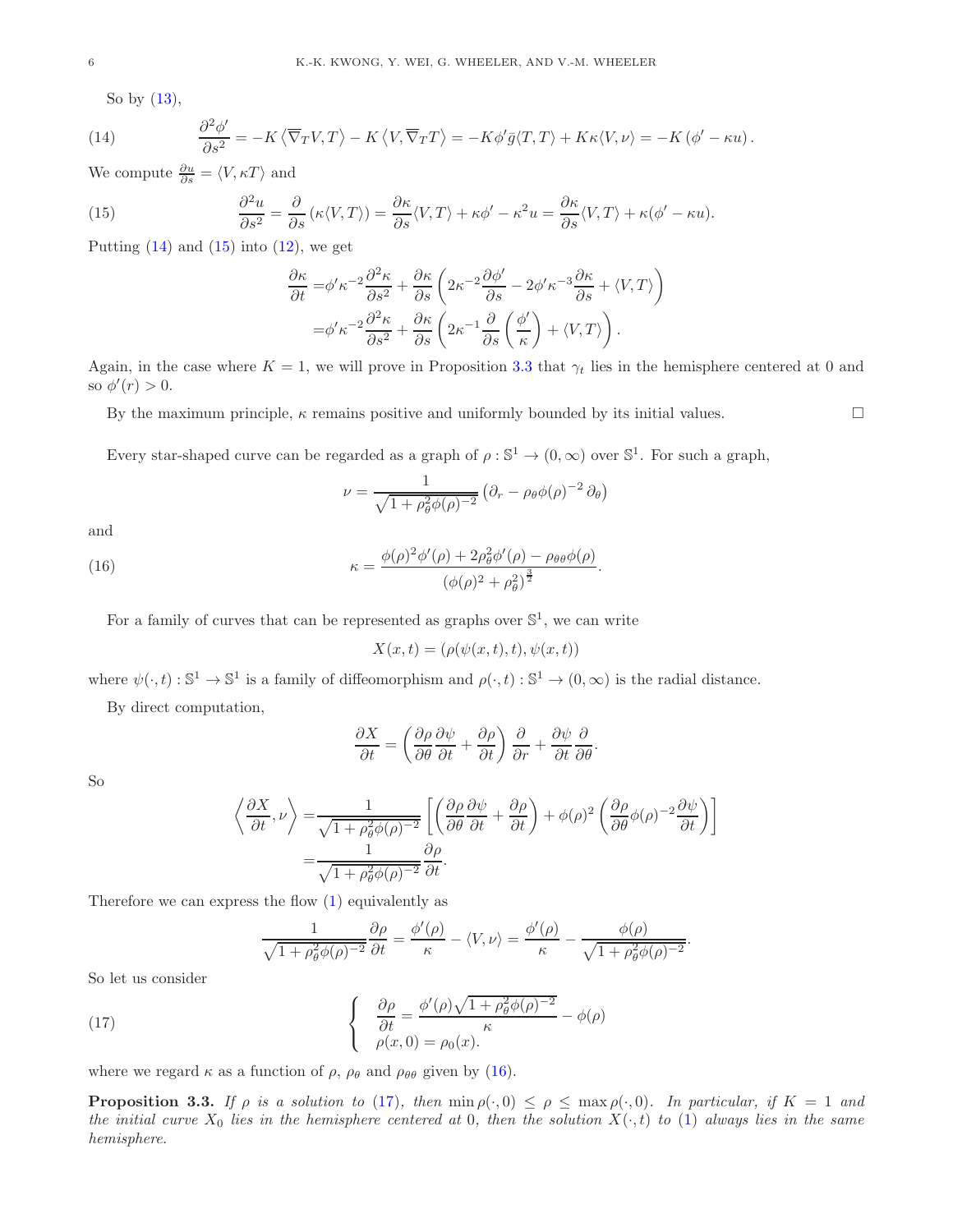*Proof.* At a spatial maximum point of  $\rho, \nabla \rho = 0$ , so [\(17\)](#page-5-4) becomes

$$
\frac{\partial \rho}{\partial t} = \frac{\phi'(\rho)}{\kappa} - \phi(\rho).
$$

By comparison principle, as the curve is contained in the circle with radius  $\rho$  centered at 0, the curvature at this point must be greater than or equal to  $\frac{\phi'(\rho)}{\phi(\rho)}$  $\frac{\phi'(\rho)}{\phi(\rho)}$ , which is the geodesic curvature of the circle with radius  $\rho$ , hence  $\frac{\partial \rho}{\partial t} \leq 0$ at this point. By a result of Hamilton [\[19\]](#page-15-24), we conclude that  $\rho \leq \max \rho(\cdot, 0)$ . Similarly, at a spatial minimum,  $\rho > \min \rho(\cdot, 0)$ .  $\rho \ge \min \rho(\cdot, 0).$ 

<span id="page-6-1"></span>**Proposition 3.4.** Along the flow [\(17\)](#page-5-4), ∂ρ ∂θ  $\left| \leq C \max_{\mathbb{S}^1} \right|$  $\begin{array}{c} \hline \end{array}$  $\partial \rho_0$ ∂θ  $\begin{array}{c} \begin{array}{c} \begin{array}{c} \end{array} \\ \begin{array}{c} \end{array} \end{array} \end{array}$ , where C is a constant which depends continuously on  $\max_{\mathbb{S}^1} \rho_0$  and  $\min_{\mathbb{S}^1} \rho_0$  only.

*Proof.* Let  $h(\tau) = 2ct_K^{-1}(e^{-\tau})$  for  $\tau < 0$ , where  $ct_K^{-1}$  is the inverse function of  $x \mapsto \frac{\phi'(x)}{\phi(x)}$  $\frac{\varphi(x)}{\phi(x)}$ . Direct computation shows that  $h'(\tau) = \phi(h(\tau)).$ 

Now, let  $\rho(\theta, t) = h(\tau(\theta, t))$ , we compute

$$
\rho_{\theta} = h'(\tau)\tau_{\theta} = \phi(h(\tau))\tau_{\theta} = \phi(\rho)\tau_{\theta}
$$

and

$$
\rho_{\theta\theta} = \phi'(h(\tau))\phi(h(\tau))\tau_{\theta}^2 + \phi(h(\tau))\tau_{\theta\theta} = \phi'(\rho)\phi(\rho)\tau_{\theta}^2 + \phi(\rho)\tau_{\theta\theta}.
$$

In view of  $(16)$ ,  $(17)$  then becomes

<span id="page-6-0"></span>(18) 
$$
\frac{\partial \tau}{\partial t} = \frac{\phi'(\rho) (1 + \tau_{\theta}^2)^2}{\phi'(\rho) (1 + \tau_{\theta}^2) - \tau_{\theta\theta}} - 1
$$

where

$$
\phi'(\rho) = \begin{cases} -\coth \tau \text{ if } K = -1 \\ -\tanh \tau \text{ if } K = 1 \end{cases}
$$

.

We regard the RHS of [\(18\)](#page-6-0) as  $G(\phi'(\rho(\tau)), \tau_{\theta}, \tau_{\theta\theta}) = G(v, \tau_{\theta}, \tau_{\theta\theta})$ . Direct computation gives  $\frac{\partial G}{\partial v} = -\frac{(1+\tau_{\theta}^2)^2 \tau_{\theta\theta}}{(v(1+\tau_{\theta}^2)-\tau_{\theta\theta}^2)}$  $\frac{\left(\frac{1+\tau_{\theta}}{\sigma}\right)+\theta\theta}{\left(v(1+\tau_{\theta}^2)-\tau_{\theta\theta}\right)^2}.$ Let  $w := \frac{1}{2}\tau_{\theta}^2$ . Then (by slightly abusing notation)

$$
\frac{\partial w}{\partial t} = \tau_{\theta} \frac{\partial}{\partial \theta} (\tau_{t})
$$
\n
$$
= \tau_{\theta} \left( \frac{\partial G}{\partial v} v_{\theta} + \frac{\partial G}{\partial \tau_{\theta}} \tau_{\theta \theta} + \frac{\partial G}{\partial \tau_{\theta \theta}} \tau_{\theta \theta \theta} \right)
$$
\n
$$
= \tau_{\theta} \left( -\frac{\left(1 + \tau_{\theta}^{2}\right)^{2} \tau_{\theta \theta}}{\left(\phi'(\rho)\left(1 + \tau_{\theta}^{2}\right) - \tau_{\theta \theta}\right)^{2}} \phi''(\rho) \phi(\rho) \tau_{\theta} + \frac{\partial G}{\partial \tau_{\theta}} \tau_{\theta \theta} + \frac{\partial G}{\partial \tau_{\theta \theta}} \tau_{\theta \theta \theta} \right)
$$
\n
$$
= \left( -\frac{\tau_{\theta} \phi''(\rho) \phi(\rho) \left(1 + \tau_{\theta}^{2}\right)^{2}}{\left(\phi'(\rho)\left(1 + \tau_{\theta}^{2}\right) - \tau_{\theta \theta}\right)^{2}} + \frac{\partial G}{\partial \tau_{\theta}} \right) w_{\theta} + \frac{\partial G}{\partial \tau_{\theta \theta}} \tau_{\theta \theta \theta} \tau_{\theta}
$$
\n
$$
= \left( -\frac{\tau_{\theta} \phi''(\rho) \phi(\rho) \left(1 + \tau_{\theta}^{2}\right)^{2}}{\left(\phi'(\rho)\left(1 + \tau_{\theta}^{2}\right) - \tau_{\theta \theta}\right)^{2}} + \frac{\partial G}{\partial \tau_{\theta}} \right) w_{\theta} + \frac{\partial G}{\partial \tau_{\theta \theta}} \left( w_{\theta \theta} - \tau_{\theta \theta}^{2} \right).
$$

It is not hard to see that  $\frac{\partial G}{\partial \tau_{\theta\theta}} = \frac{(1+\tau_{\theta}^2)^2 \phi'(\rho)}{(\phi'(\rho)(1+\tau_{\theta}^2)-\tau_{\theta}^2)}$  $\frac{(1+\tau_{\theta})\phi(\rho)}{(\phi'(\rho)(1+\tau_{\theta}^2)-\tau_{\theta\theta})^2} > 0$  ( $\rho \in (0,\frac{\pi}{2})$  if  $K=1$  by Proposition [3.3\)](#page-5-0), so at a spatial maximum point of  $w, \frac{\partial w}{\partial t} \leq 0$  and hence by  $[19], |\frac{\partial \tau}{\partial \theta}|^2 \leq \max_{\mathbb{S}^1} |\frac{\partial \tau_0}{\partial \theta}|$ 2 .

Note that  $\tau \mapsto 2ct_K^{-1}(e^{-\tau}) : (-\infty, 0) \to (0, \infty)$  is either  $\tau \mapsto e^{\tau}$   $(K = 0)$ ,  $\tau \mapsto \arccoth e^{-\tau}$   $(K = -1)$  or  $\tau \mapsto \arccot e^{-\tau}$ . In all of these cases it is a strictly increasing convex function, and the values of  $\rho$  and  $\tau$  both lie in a compact interval, which can be determined by  $\max \rho_0$  and  $\min \rho_0$ . Therefore  $\left| \frac{\partial \rho}{\partial \theta} \right| \leq C \max_{\mathbb{S}^1} \left|$  $\frac{\partial \rho_0}{\partial \theta}$  where C is determined by max  $\rho_0$  and min  $\rho_0$  only.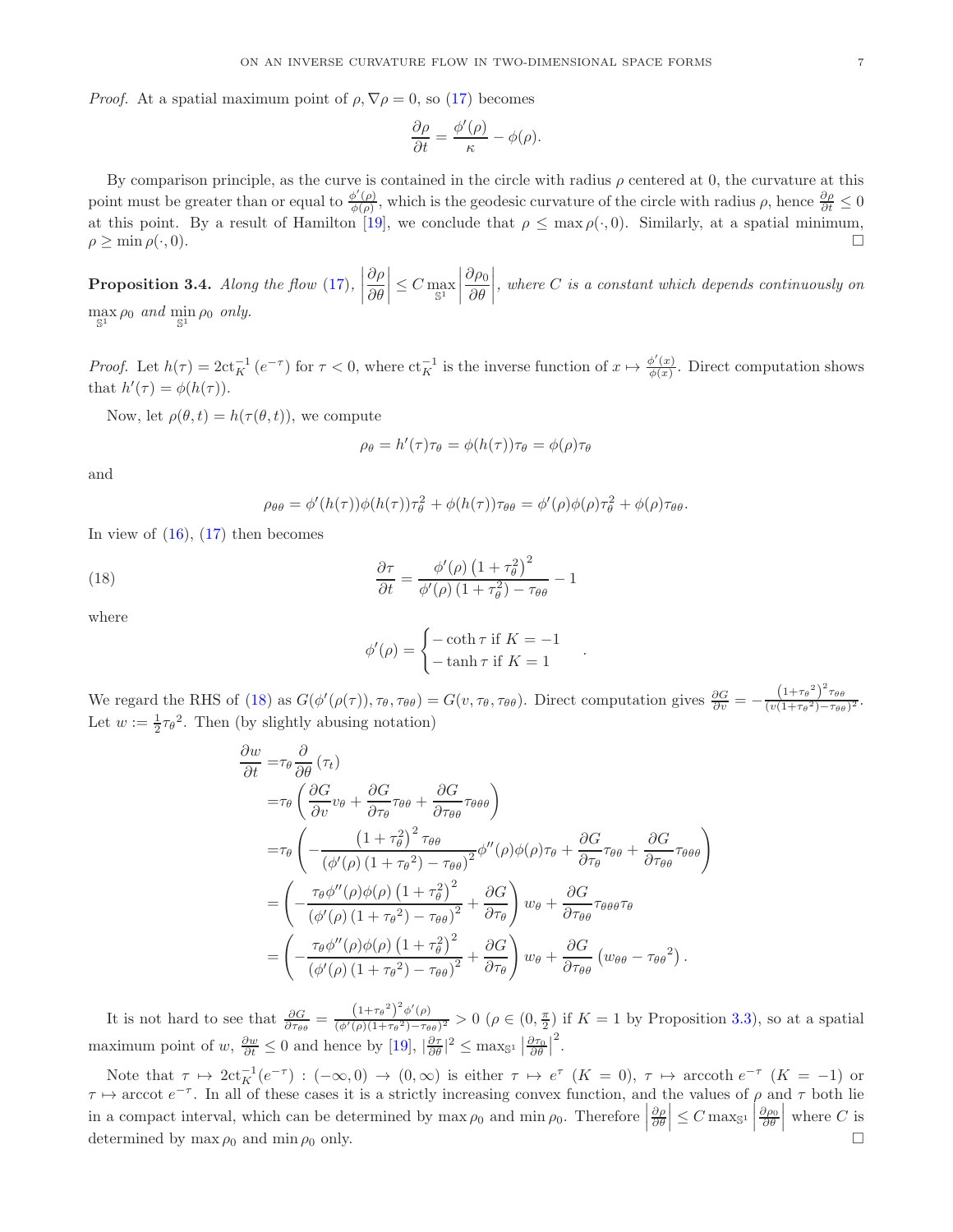**Proposition 3.5.** If  $X_0$  contains the origin, then  $X(\cdot, t)$  contains the origin along the flow [\(1\)](#page-0-0). Furthermore we have the two-sided estimate

$$
C_1 \ge u \ge C_2 > 0
$$

where the constants  $C_1$  and  $C_2$  depend on the maxima and minima of  $\Big|$  $\frac{\partial \rho_0}{\partial \theta}$  and  $\rho_0$  only.

*Proof.* Clearly  $u \leq \phi(\rho) \leq C_1$  by Proposition [3.3.](#page-5-0) It follows from Proposition [3.4](#page-6-1) that  $\rho_\theta$  does not blow up along the flow. The expression  $u = \frac{\phi(\rho)}{\sqrt{1 + \rho^2 \phi}}$  $\frac{\varphi(\rho)}{1+\rho_{\theta}^2\phi(\rho)^{-2}}$  then implies that  $u \geq C > 0$  where the constant C depends on the maxima and minima of  $\vert$  $\partial \rho_0 \over \partial \theta}$  and  $\rho_0$  only.

### 4. Long time existence and convergence

<span id="page-7-2"></span>4.1. Long time existence. By [\(16\)](#page-5-3), Proposition [3.2,](#page-4-4) and Proposition [3.4,](#page-6-1) we conclude that if  $\rho$  is a positive, admissible solution of [\(17\)](#page-5-4) on  $\mathbb{S}^1 \times [0,T)$ , then for any  $t \in [0,T)$  we have

(19) 
$$
\|\rho\|_{C^2(\mathbb{S}^1 \times [0,T))} \leq C
$$

where C depends continuously only on  $\max_{\mathbb{S}^1} \rho_0$ ,  $\min_{\mathbb{S}^1} \rho_0$ ,  $\max_{\mathbb{S}^1}$  $\frac{\partial \rho_0}{\partial \theta}$ , min<sub>S<sup>1</sub></sup></sub>  $\frac{\partial \rho_0}{\partial \theta}$ , max<sub>S<sup>1</sub></sup></sub>  $\frac{\partial^2 \rho_0}{\partial \theta^2}$  and  $\min_{S^1}$  $\frac{\partial^2 \rho_0}{\partial \theta^2} \Bigg|_1$ Since  $\kappa$  is uniformly bounded from both above and below by positive constants, by applying results of Krylov and Safonov ([\[26,](#page-15-25) Section 5.5]), we can obtain  $\|\rho\|_{C^{2,\alpha}} \leq C$  where C depends on  $\rho_0$  only. By a standard argument, we can derive uniform  $C^k$  estimate of  $\rho$  for all  $k \geq 2$  and then conclude that the flow [\(1\)](#page-0-0) exists for all time  $t \in 0, \infty$ ).

4.2. Smooth convergence. First, we observe the following weak subconvergence.

<span id="page-7-0"></span>**Lemma 4.1.** There exists a sequence of times  $\{t_i\}$ ,  $t_i \to \infty$ , such that  $Q(t_i) \searrow 0$ , where

$$
Q(t) = \int_{\gamma_t} F ds = \int_{\gamma_t} \left(\frac{\phi'}{\kappa} - u\right) ds.
$$

Along this sequence of times,  $\gamma_t$  converges smoothly to a geodesic circle centered at the origin.

*Proof.* Since  $Q = A'$ , we have

$$
\int_0^t Q(\tau) d\tau = A(t) - A(0).
$$

Proposition [3.3](#page-5-0) implies that the RHS is uniformly bounded by  $2\pi\Phi(\max_{S^1} \rho_0)$ . Then, Brendle's inequality yields  $Q(t) \geq 0$  so that Q is a non-negative function in  $L^1((0,\infty))$ . This yields the existence of the sequence  $t_j$ .

For this sequence of times  $t_j \to \infty$ , the  $C^0$  and uniform regularity estimates imply that there exists a subsequence, still denoted by  $t_j$ , such that  $\gamma_{t_j}$  converges smoothly to a limit  $\gamma_{\infty}$ , which satisfies  $\int_{\gamma_{\infty}} \left( \frac{\phi'}{\kappa} - u \right) ds = 0$ . By the rigidity of Heintze-Karcher inequality [\[34,](#page-16-3) [33](#page-16-4)], the limit curve  $\gamma_{\infty}$  must be a geodesic circle. That is, we have a subsequence which converges smoothly to a geodesic circle.

We now claim that the geodesic circle  $\gamma_{\infty}$  is centered at 0. Suppose the radius of  $\gamma_{\infty}$  is  $\rho_{\infty}$ , such that its curvature is  $\frac{\phi'(\rho_{\infty})}{\phi(\rho_{\infty})}$  $\frac{\partial (\rho_{\infty})}{\partial (\rho_{\infty})}$ . This circle is a stationary solution to the flow [\(1\)](#page-0-0) with length  $2\pi\phi(\rho_{\infty})$ . If this circle is not centered at 0, then at the maximum point of ρ, by [\(17\)](#page-5-4), we have  $\frac{\partial \rho}{\partial t} = \frac{\phi'(\rho)}{\kappa} - \phi(\rho) = \frac{\phi'(\rho)\phi(\rho_{\infty})}{\phi'(\rho_{\infty})} - \phi(\rho) = \frac{\phi(\rho_{\infty} - \rho)}{\phi'(\rho_{\infty})} < 0$ . This contradicts the fact that  $\gamma_{\infty}$  is stationary.

**Proposition 4.2.** There exists  $\rho_{\infty} > 0$  such that along the flow [\(17\)](#page-5-4),  $\|\rho(\cdot,t) - \rho_{\infty}\|_{C^{k}(\mathbb{S}^{1})} \to 0$  as  $t \to \infty$  for all  $k \geq 0$ .

*Proof.* By Lemma [4.1,](#page-7-0) there exists  $t_j \to \infty$  and  $\rho_{\infty}$  such that

<span id="page-7-1"></span>(20) 
$$
\|\rho(\cdot,t_j)-\rho_\infty\|_{C^k(\mathbb{S}^1)}\to 0
$$

for all  $k \geq 0$ . On the other hand, by the proof of Proposition [3.3,](#page-5-0)  $\rho_{\text{max}}(t) = \max_{\theta \in \mathbb{S}^1} \rho(\theta, t)$  is non-increasing in time and  $\rho_{\min}(t) = \min_{\theta \in \mathbb{S}^1} \rho(\theta, t)$  is non-decreasing in time. This together with subconvergence [\(20\)](#page-7-1) implies that

<span id="page-7-3"></span>(21) 
$$
\|\rho(\cdot,t)-\rho_{\infty}\|_{C^0(\mathbb{S}^1)} \to 0
$$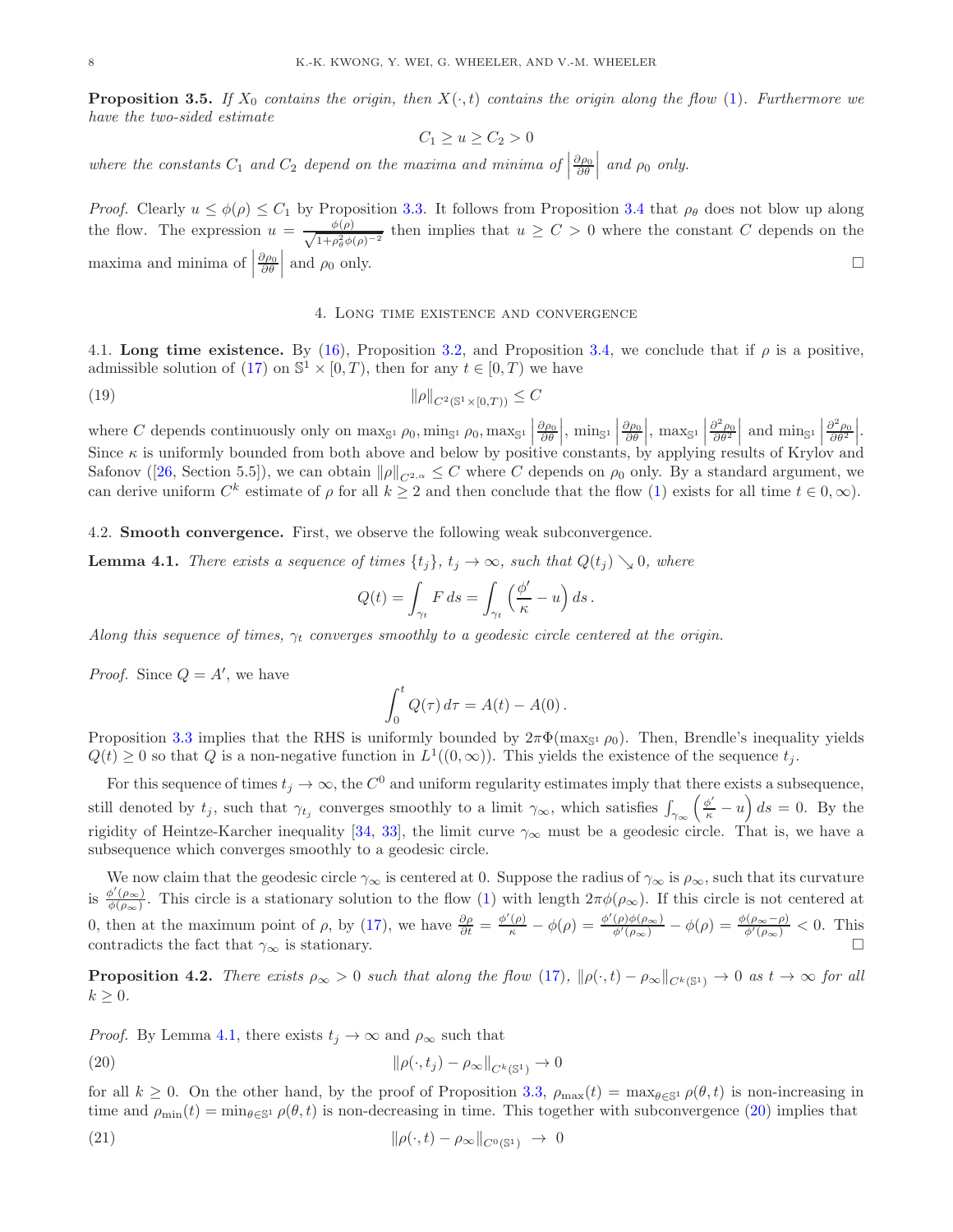as  $t \to \infty$ . Recall a special case of the Gagliardo-Nirenberg interpolation inequality [\[32\]](#page-16-5) (see [\[4\]](#page-15-26) for a statement of the inequality on Riemannian manifolds): for positive integers j, k satisfying  $j < k$ , there exists a constant C depending only on  $j, k$  such that

<span id="page-8-0"></span>(22) 
$$
\left\|\frac{\partial^j}{\partial \theta^j} f\right\|_{L^2(\mathbb{S}^1)} \leq C \left\|\frac{\partial^k}{\partial \theta^k} f\right\|_{L^2(\mathbb{S}^1)}^{\delta} \|f\|_{L^2(\mathbb{S}^1)}^{1-\delta},
$$

for all function  $f \in W^{k,2}(\mathbb{S}^1)$ , where  $\delta = j/k$ . Choosing  $f = \rho(\theta, t) - \rho_\infty$  in [\(22\)](#page-8-0), the uniform  $C^k$  estimate of  $\rho$  derived in Section [4.1](#page-7-2) and the  $C^0$  convergence [\(21\)](#page-7-3) imply that for each positive integer j and any  $\varepsilon > 0$ ,  $\|\frac{\partial^j}{\partial \theta^j} \rho(\cdot, t)\|_{L^2(\mathbb{S}^1)} < \varepsilon$ holds for large enough t. Then Sobolev embedding theorem implies that  $\|\rho(\cdot,t) - \rho_\infty\|_{C^{j-1}(\mathbb{S}^1)} < \varepsilon$  provided time t is taken sufficiently large. This means that  $\rho(\cdot,t)$  converges smoothly to  $\rho_{\infty}$  as  $t \to \infty$ .

4.3. Exponential convergence. The exponential convergence can be obtained by studying the linearisation of the flow  $(1)$ .

**Lemma 4.3.** The linearisation of [\(17\)](#page-5-4) along the stationary solution  $\rho = \rho_{\infty}$  is

(23) 
$$
\frac{\partial}{\partial t}h = \frac{1}{\phi'(\rho_{\infty})}h_{\theta\theta}.
$$

Proof. We write

<span id="page-8-1"></span>
$$
\rho(\theta, t) = \rho_{\infty} + \varepsilon h(\theta, t)
$$

for small  $\varepsilon$ . We have

$$
\frac{d}{d\varepsilon}\Big|_{\varepsilon=0} \phi'(\rho) = \phi''(\rho_{\infty})h
$$
  
\n
$$
\frac{d}{d\varepsilon}\Big|_{\varepsilon=0} u = \phi'(\rho_{\infty})h
$$
  
\n
$$
\frac{d}{d\varepsilon}\Big|_{\varepsilon=0} \kappa = \frac{1}{\phi^3(\rho_{\infty})} \left( -\phi(\rho_{\infty})h_{\theta\theta} + 2\phi(\rho_{\infty})(\phi'(\rho_{\infty}))^2 h + \phi(\rho_{\infty})^2 \phi''(\rho_{\infty})h \right)
$$
  
\n
$$
- \frac{3}{2} \frac{\phi^2(\rho_{\infty})\phi'(\rho_{\infty})}{\phi^5(\rho_{\infty})} 2\phi(\rho_{\infty})\phi'(\rho_{\infty})h
$$
  
\n
$$
= -\frac{1}{\phi^2(\rho_{\infty})} h_{\theta\theta} + \frac{1}{\phi^2(\rho_{\infty})} (\phi(\rho_{\infty})\phi''(\rho_{\infty}) - (\phi'(\rho_{\infty}))^2) h
$$
  
\n
$$
\frac{d}{d\varepsilon}\Big|_{\varepsilon=0} \sqrt{1 + \frac{(\rho_{\theta})^2}{\phi^2(\rho)}} = 0.
$$

Using the above equations, we obtain  $(23)$ .

∂

Proof of Theorem [1.1.](#page-0-2) We have proved that  $\gamma_t$  converges smoothly to a geodesic circle  $\gamma_\infty$  of radius  $\rho_\infty$  centered at 0 as  $t \to \infty$ . So for sufficiently large time t,  $\gamma_t$  lies in a small neighborhood of  $\gamma_\infty$ . Denote

$$
\sigma(\theta, t) = \rho(\theta, t) - \rho_{\infty}
$$

which converges to zero smoothly as  $t \to \infty$ . Let  $G[\rho(\theta, t)]$  denote the right-hand side of [\(17\)](#page-5-4). Then using the linearisation  $(23)$  we can write the flow  $(17)$  as

$$
\frac{\partial}{\partial t}\sigma(\theta, t) = \frac{\partial}{\partial t} (\rho(\theta, t) - \rho_{\infty})
$$
  
\n=  $G[\rho(\theta, t)]$   
\n=  $G[\rho_{\infty}] + DG \Big|_{\rho_{\infty}} (\sigma(\theta, t)) + O(\|\sigma(\theta, t)\|_{C^2(\mathbb{S}^1)}^2)$   
\n=  $\frac{1}{\phi'(\rho_{\infty})} \frac{\partial^2}{\partial \theta^2} \sigma(\theta, t) + \eta$ 

where  $\eta(\theta, t)$  denotes the error terms which can be controlled by  $\|\sigma(\theta, t)\|_{C^2(\mathbb{S}^1)}^2$ .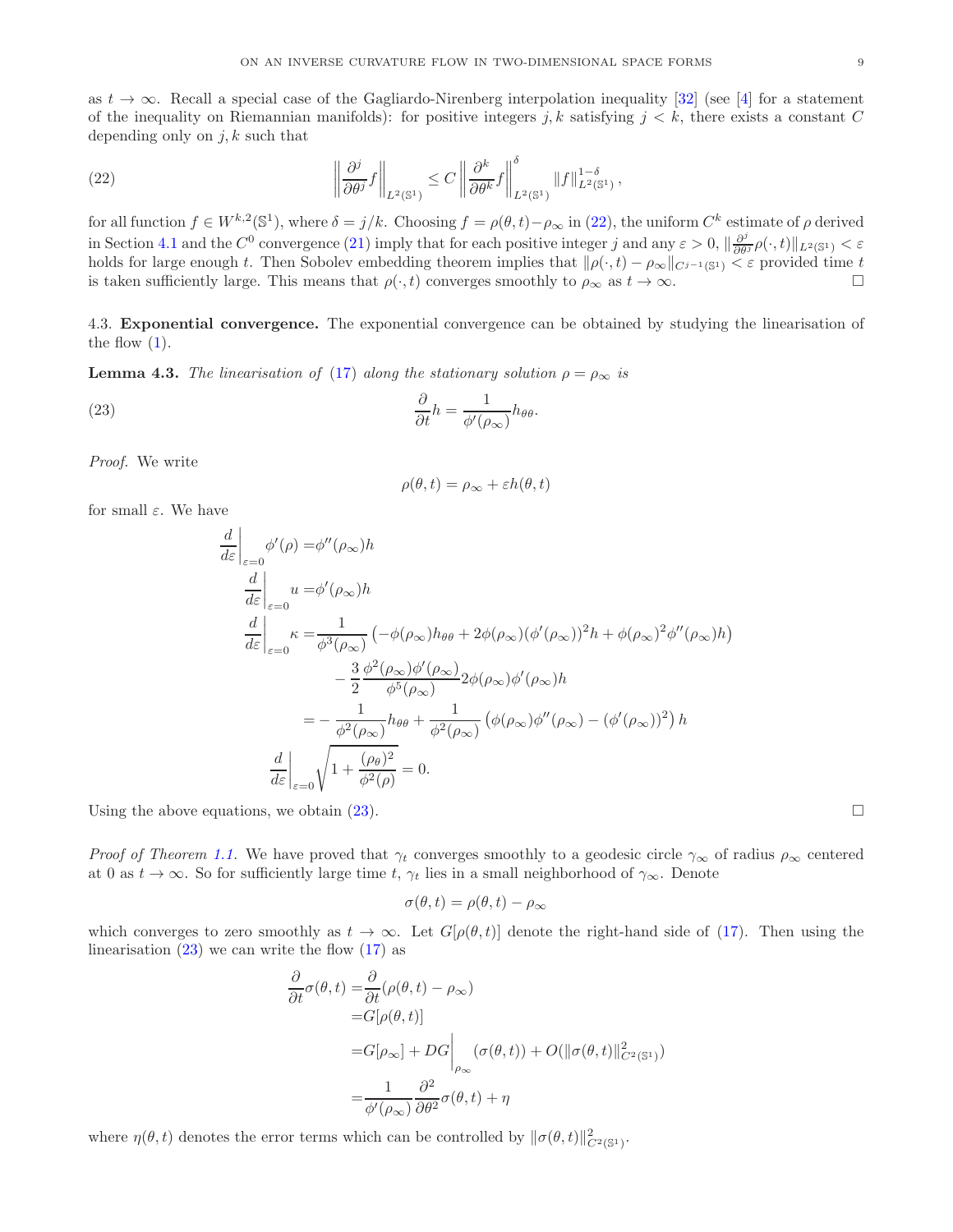This implies

<span id="page-9-0"></span>(24)  

$$
\frac{d}{dt} \int_{\mathbb{S}^1} \sigma(\theta, t)^2 d\theta \le \frac{1}{\phi'(\rho_{\infty})} \int_{\mathbb{S}^1} \sigma(\theta, t) \frac{\partial^2}{\partial \theta^2} (\sigma(\theta, t)) + C \int_{\mathbb{S}^1} |\sigma(\theta, t)| \|\sigma(\theta, t)\|_{C^2(\mathbb{S}^1)}^2
$$

$$
= -\frac{1}{\phi'(\rho_{\infty})} \int_{\mathbb{S}^1} \left(\frac{\partial}{\partial \theta} (\sigma(\theta, t))\right)^2 + C \int_{\mathbb{S}^1} |\sigma(\theta, t)| \|\sigma(\theta, t)\|_{C^2(\mathbb{S}^1)}^2
$$

$$
\le -\frac{1}{4\phi'(\rho_{\infty})} \int_{\mathbb{S}^1} \sigma(\theta, t)^2 + C \int_{\mathbb{S}^1} |\sigma(\theta, t)| \|\sigma(\theta, t)\|_{C^2(\mathbb{S}^1)}^2.
$$

In the last line, we have used the Wirtinger inequality  $\int_0^{2\pi} f(\theta)^2 d\theta \leq 4 \int_0^{2\pi} f'(\theta)^2 d\theta$  if  $f \in C^1(\mathbb{S}^1)$  attains zero somewhere on its domain ([\[20,](#page-15-27) Theorem 257]). The reason  $\sigma$  attains 0 is as follows. If  $\sigma(\theta, t) < 0$  for all  $\theta$ , then as  $\gamma_t$  is convex and contains the origin (which we recall is the centre of  $\gamma_\infty$ ), it is enclosed by  $\gamma_\infty$  and has a shorter length than  $\gamma_{\infty}$ . But since the length is preserved along the flow, this is a contradiction. Similarly it is not possible to have  $\sigma(\theta, t) > 0$  for all  $\theta$ .

We estimate the last term on the right-hand side of [\(24\)](#page-9-0). Applying the Gagliardo-Nirenberg interpolation inequality [\(22\)](#page-8-0), for positive integers j, k satisfying  $j < k$ , there exists a constant C depending only on j, k such that

<span id="page-9-1"></span>(25) 
$$
\left\|\frac{\partial^j}{\partial\theta^j}\sigma(\theta,t)\right\|_{L^2(\mathbb{S}^1)} \leq C \left\|\frac{\partial^k}{\partial\theta^k}\sigma(\theta,t)\right\|_{L^2(\mathbb{S}^1)}^{\delta} \|\sigma(\theta,t)\|_{L^2(\mathbb{S}^1)}^{1-\delta},
$$

where  $\delta = j/k$ . By the Sobolev embedding theorem,  $\|\sigma(\theta, t)\|_{C^2(\mathbb{S}^1)} \leq C \|\sigma(\theta, t)\|_{W^{j,2}(\mathbb{S}^1)}$  for  $j \geq 3$ . Choosing k larger in [\(25\)](#page-9-1), the  $C^{\infty}$  estimate implies that for any  $0 < \varepsilon < 1$ 

<span id="page-9-2"></span>(26) 
$$
\|\sigma(\theta,t)\|_{C^2(\mathbb{S}^1)}^2 \leq C(\varepsilon) \|\sigma(\theta,t)\|_{L^2(\mathbb{S}^1)}^{1+\varepsilon}.
$$

We can choose  $\varepsilon = 1/2$  (this also fixes the k in [\(25\)](#page-9-1)), and then apply the Hölder inequality and [\(26\)](#page-9-2) to the last term of  $(24)$ . We obtain

(27) 
$$
\int_{\mathbb{S}^1} |\sigma(\theta, t)| \|\sigma(\theta, t)\|_{C^2(\mathbb{S}^1)}^2 \leq \|\sigma(\theta, t)\|_{L^2(\mathbb{S}^1)} \left(\int_{\mathbb{S}^1} \|\sigma(\theta, t)\|_{C^2(\mathbb{S}^1)}^4 d\theta\right)^{1/2} \leq C \left(\int_{\mathbb{S}^1} \sigma(\theta, t)^2 d\theta\right)^{1+\frac{1}{4}}.
$$

<span id="page-9-3"></span>Substituting  $(27)$  into  $(24)$  implies

<span id="page-9-4"></span>(28)  
\n
$$
\frac{d}{dt} \int_{\mathbb{S}^1} \sigma(\theta, t)^2 d\theta \leq -\frac{1}{4\phi'(\rho_{\infty})} \int_{\mathbb{S}^1} \sigma(\theta, t)^2 d\theta + C \left( \int_{\mathbb{S}^1} \sigma(\theta, t)^2 d\theta \right)^{1 + \frac{1}{4}}
$$
\n
$$
= -\frac{1}{4\phi'(\rho_{\infty})} \int_{\mathbb{S}^1} \sigma(\theta, t)^2 d\theta \left( 1 - C' \left( \int_{\mathbb{S}^1} \sigma(\theta, t)^2 d\theta \right)^{\frac{1}{4}} \right)
$$
\n
$$
\leq -\frac{1}{4\phi'(\rho_{\infty})} \int_{\mathbb{S}^1} \sigma(\theta, t)^2 d\theta (1 - \delta).
$$

Here for any  $\delta > 0$  there exists a time  $t_{\delta}$  such that the above estimate holds for all  $t > t_{\delta}$ . This is because we already have  $\int_{\mathbb{S}^1} \sigma(\theta, t)^2 d\theta \to 0$ . Choosing  $\delta = 1/2$ , [\(28\)](#page-9-4) implies

(29) 
$$
\int_{\mathbb{S}^1} \sigma(\theta, t)^2 d\theta \leq C e^{-\frac{t}{8\phi'(\rho_\infty)}}.
$$

Finally, applying again the interpolation inequality [\(25\)](#page-9-1) and Sobolev embedding theorem, we can obtain the exponential convergence of  $\rho(\theta, t)$  to  $\rho_{\infty}$  in any  $C^k$  topology:

$$
\|\sigma(\theta, t)\|_{C^k(\mathbb{S}^1)} \le C_1 e^{-C_2 t}
$$

for each  $k \geq 0$ , where  $C_1$  and  $C_2$  depends on  $\rho_0$  and k only. This completes the proof of Theorem [1.1.](#page-0-2)

## 5. Applications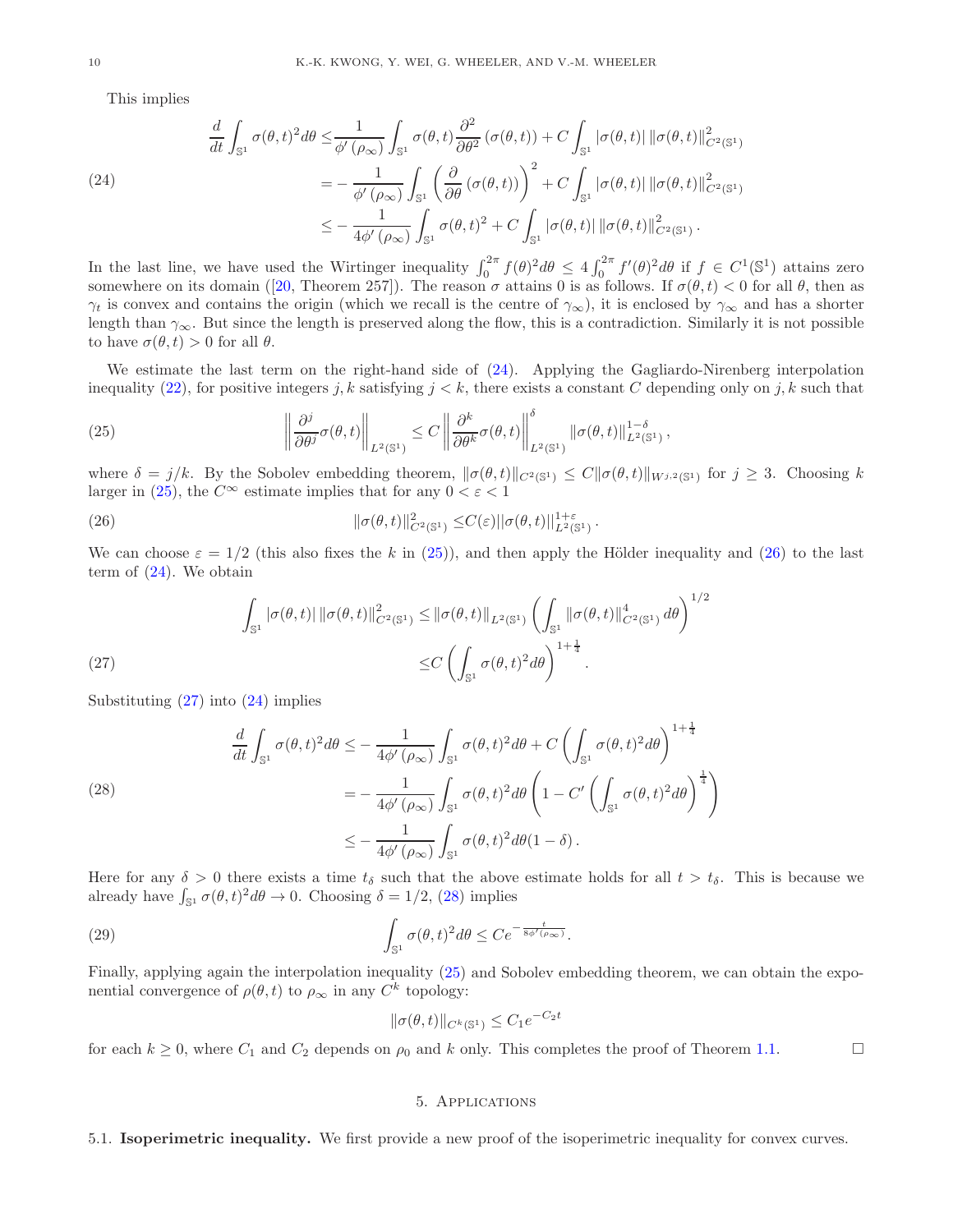<span id="page-10-3"></span>**Theorem 5.1.** Let  $\gamma$  be a smooth, closed, convex curve in  $M^2(K)$  with  $K = -1$ , 1 and 0. Then the isoperimetric inequality

$$
(30)\t\t\t\t L^2 \ge 4\pi A - KA^2
$$

holds for  $\gamma$ . Equality holds in [\(30\)](#page-10-0) if and only if  $\gamma$  is a geodesic circle.

Proof. We divide the proof into two steps.

**Step 1:** We first prove [\(30\)](#page-10-0) for smooth, strictly convex (i.e.,  $\kappa > 0$ ) closed curve  $\gamma$  which encloses a bounded domain Ω. We choose a point *o* in the interior of Ω such that  $\gamma$  is star-shaped with respect to *o* and can be expressed as a graph of radial function  $\rho_0 : \mathbb{S}^1 \to \mathbb{R}_+$ . Let  $X_0 = (\rho_0(\theta), \theta) : \mathbb{S}^1 \to M^2(K)$  be the embedding of the curve  $\gamma$ . We evolve  $\gamma$  along the flow [\(1\)](#page-0-0).

By Proposition [3.1,](#page-4-5) the isoperimetric deficit  $Q(\gamma_t) = L^2 - 4\pi A + KA^2$  is non-increasing in time along the flow [\(1\)](#page-0-0). In previous section, we have proved that for initially strictly convex curve, the flow [\(1\)](#page-0-0) converges smoothly and exponentially to a geodesic circle  $S_{\rho_{\infty}}$  of radius  $\rho_{\infty}$ . This implies that

<span id="page-10-1"></span><span id="page-10-0"></span>
$$
Q(\gamma) \ge \lim_{t \to \infty} Q(\gamma_t) = Q(S_{\rho_{\infty}}) = 0
$$

for strictly convex curve  $\gamma$ .

If equality [\(30\)](#page-10-0) holds for some strictly convex closed curve  $\gamma$ , then  $Q(\gamma) = Q(\gamma_t)$  for any positive time t. By the proof of Proposition [3.1,](#page-4-5) each curve  $\gamma_t$  is a geodesic circle. In particular,  $\gamma$  is a geodesic circle.

**Step 2:** Now for a smooth, closed and convex curve  $\gamma$ , let  $X_0 : \mathbb{S}^1 \to M^2(K)$  be the embedding of the curve  $\gamma$ . We evolve  $\gamma$  along the curve shortening flow

(31) 
$$
\frac{\partial}{\partial t}X = -\kappa \nu.
$$

By the general evolution equation [\(8\)](#page-3-0), the curvature  $\kappa$  of the solution  $\gamma_t = X(\mathbb{S}^1, t)$  of [\(31\)](#page-10-1) satisfies

(32) 
$$
\frac{\partial}{\partial t}\kappa = \frac{\partial^2}{\partial s^2}\kappa + \kappa(\kappa^2 + K).
$$

Since  $\kappa \geq 0$  on the initial curve  $\gamma$  and there exists at least one point on  $\gamma$  with  $\kappa > 0$ , applying the strong maximum principle to [\(32\)](#page-10-2) implies that  $\gamma_t$  is strictly convex for  $t > 0$ . By **Step 1**, the inequality [\(30\)](#page-10-0) holds for each  $\gamma_t$ . Let  $t \to 0$ , we obtain that the inequality [\(30\)](#page-10-0) also holds for  $\gamma$ .

If equality holds in [\(30\)](#page-10-0) for a convex curve  $\gamma$ . We need to show that  $\gamma$  is a geodesic circle. Let

<span id="page-10-2"></span>
$$
\gamma_+ = \{ p \in \gamma, \ \kappa(p) > 0 \}.
$$

Since  $\gamma$  is a closed curve, it must have at least one convex point. Therefore,  $\gamma_+$  is a non-empty open subset of  $\gamma$ . We claim that  $\gamma_+$  is also closed. In fact, let  $\varphi \in C_c^{\infty}(\gamma_+)$  be a smooth function with compact support in  $\gamma_+$ . Following [\[18](#page-15-15)], we consider a variation of  $\gamma$  by

$$
\frac{\partial}{\partial t}X = -\varphi \nu.
$$

For sufficiently small time  $t \in (-\varepsilon, \varepsilon)$ ,  $\gamma_t = X(\mathbb{S}^1, t)$  is convex, as the variation only deforms a compact subset of  $\gamma_+$  for sufficiently small time and  $\gamma_+$  is strictly convex. Then  $Q(\gamma_t) \geq 0$  for  $t \in (-\varepsilon, \varepsilon)$  with  $Q(0) = 0$ . This implies that

$$
0 = \frac{d}{dt}\Big|_{t=0} Q(t)
$$
  
=  $\frac{d}{dt}\Big|_{t=0} (L^2 - 4\pi A + KA^2)$   
=  $-2L \int_{\gamma} \varphi \kappa ds + 4\pi \int_{\gamma} \varphi ds - 2KA \int_{\gamma} \varphi ds$   
=  $-2 \int_{\gamma} (L\kappa - 2\pi + KA) \varphi ds$ 

for any  $\varphi \in C_c^{\infty}(\gamma_+)$ . In particular,

$$
\kappa = \frac{2\pi - KA}{L}
$$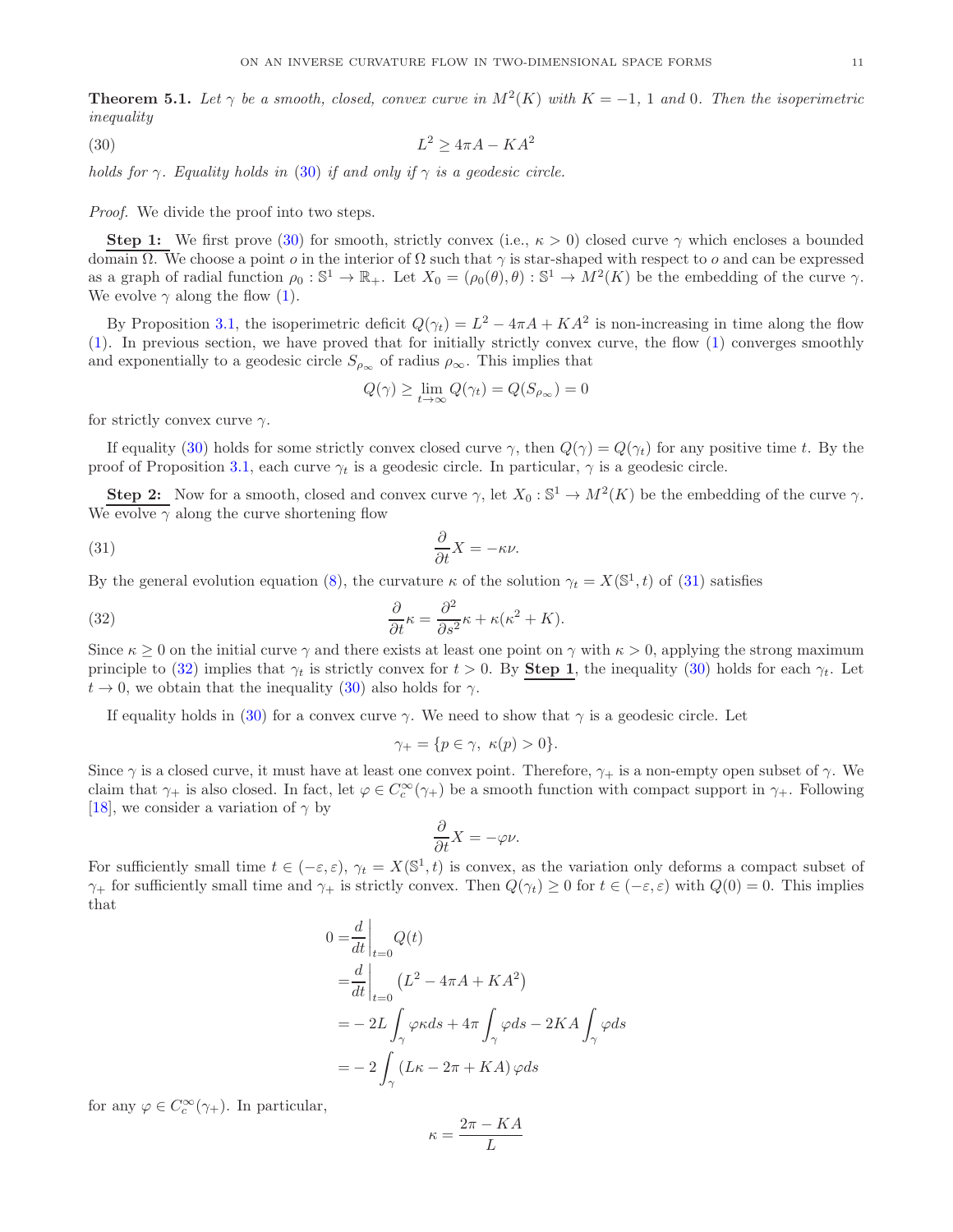on  $\gamma_+$ , which is a closed condition and hence  $\gamma_+$  is a closed subset of  $\gamma$ . By connectedness of  $\gamma$ , we conclude that  $\gamma_+ = \gamma$  and  $\gamma$  is strictly convex everywhere. Therefore, by the equality case of **Step 1**, we obtain that  $\gamma$  is a geodesic circle.

<span id="page-11-0"></span>**Theorem 5.2.** Let  $\gamma$  be a smooth, simple closed curve in  $M^2(K)$  with  $K = -1$ , 1 and 0. Then the isoperimetric inequality

<span id="page-11-2"></span>
$$
(33)\t\t\t L^2 \ge 4\pi A - KA^2
$$

holds for  $\gamma$ . Equality holds if and only if  $\gamma$  is a geodesic circle.

Proof. We will employ the *strictly minimizing hull*  $\Omega^*$  of the domain  $\Omega$  enclosed by  $\gamma$ . We first recall the definition and regularity of  $\Omega^*$  (see pages 371-372 in [\[24](#page-15-8)]) of a bounded domain in a complete Riemannian manifold M: We call E is a minimizing hull if E minimizes area on the outside, that is, if for any F containing E we have

$$
|\partial E| \le |\partial F|.
$$

E is a strictly minimizing hull if equality holds in [\(34\)](#page-11-1) if  $|F \setminus E| = 0$ . For a bounded domain  $\Omega \subseteq M$ , we define its strictly minimizing hull  $\Omega^*$  as the intersection of all strictly minimizing hulls that contain  $\Omega$ . There hold  $|\partial \Omega^*| \leq |\partial \Omega|$ and  $|\Omega| \leq |\Omega^*|$ . If  $\partial \Omega$  is  $C^2$ , the boundary of  $\partial \Omega^*$  has  $C^{1,1}$  regularity. For the weak mean curvature, we have (see [\[24](#page-15-8), p.372])

<span id="page-11-3"></span>(35) 
$$
H_{\partial\Omega^*} = 0, \text{ on } \partial\Omega^* \setminus \partial\Omega
$$

$$
H_{\partial\Omega^*} = H_{\partial\Omega} \ge 0 \text{ a.e. on } \partial\Omega^* \cap \partial\Omega.
$$

Now let  $\Omega$  be the bounded domain enclosed by a smooth simple closed curve  $\gamma$  in  $M^2(K)$  with  $K = -1, 1$  and 0. We consider its strictly minimizing hull  $\Omega^*$  which has a  $C^{1,1}$  boundary  $\gamma^* = \partial \Omega^*$ . Since geodesic balls are strictly minimizing hulls in  $M^2(K)$ , we see that  $\Omega^*$  is contained in  $M^2(K)$  (Note that for  $K = 1$  we only consider the curve lies in the hemisphere  $M^2(1) = \mathbb{S}^2_+$ ). Then

(36) 
$$
L[\gamma] \ge L[\gamma^*], \qquad A[\Omega] \le A[\Omega^*],
$$

which implies that

<span id="page-11-4"></span><span id="page-11-1"></span>
$$
Q(\gamma) \ge Q(\gamma^*).
$$

To show [\(33\)](#page-11-2), it suffices to show  $Q(\gamma^*) \geq 0$ .

By [\(35\)](#page-11-3), the weak curvature of the boundary  $\gamma^* = \partial \Omega^*$  is nonnegative a.e. and satisfies

$$
\begin{aligned}\n\kappa_{\gamma^*} &= & 0, \quad \text{on } \gamma^* \setminus \gamma \\
\kappa_{\gamma^*} &= & \kappa_{\gamma} \ge 0 \quad \text{a.e. on } \gamma^* \cap \gamma.\n\end{aligned}
$$

That is,  $\gamma^*$  is a convex curve with  $C^{1,1}$  regularity. Intuitively, the strictly minimizing hull  $\Omega^*$  could be obtained by the intersection of all convex domains containing  $\Omega$  and it should have convex boundary. To show [\(33\)](#page-11-2) for a  $C^{1,1}$  convex curve  $\gamma^*$ , we apply an approximation argument. By employing the curve shortening flow [\(31\)](#page-10-1) as in Huisken-Ilmanen's work [\[23](#page-15-28), Lemma 2.6],  $\gamma^*$  can be approximated by a family of smooth, strictly convex curve  $\gamma_\varepsilon$ with  $\varepsilon \in (0, \varepsilon_0]$  from interior in  $C^{1,\alpha} \cap W^{2,p}$  for all  $0 < \alpha < 1$ ,  $1 \le p < \infty$ . Here,  $\gamma_{\varepsilon}$  solves the curve shortening flow [\(31\)](#page-10-1). The proof of Lemma 2.6 in [\[23](#page-15-28)] was presented in Euclidean space, but the proof can be easily adapted to curved ambient space as the ambient curvature only produces some lower order terms (see also [\[1,](#page-15-29) Lemma 6.8] for a precise statement). Then for each  $\gamma_{\varepsilon}$ , there holds

$$
Q(\gamma_{\varepsilon})\geq 0.
$$

Letting  $\varepsilon \to 0$ , we have

$$
Q(\gamma^*)\geq 0.
$$

Finally, if equality holds in [\(33\)](#page-11-2) for a smooth simple closed  $\gamma$ , then equality holds in [\(36\)](#page-11-4). This implies that  $\Omega = \Omega^*$  and is outer-minimizing. Then  $\Omega$  is smooth and convex. By the rigidity part of Theorem [5.1,](#page-10-3) we conclude that  $\gamma$  is a geodesic circle.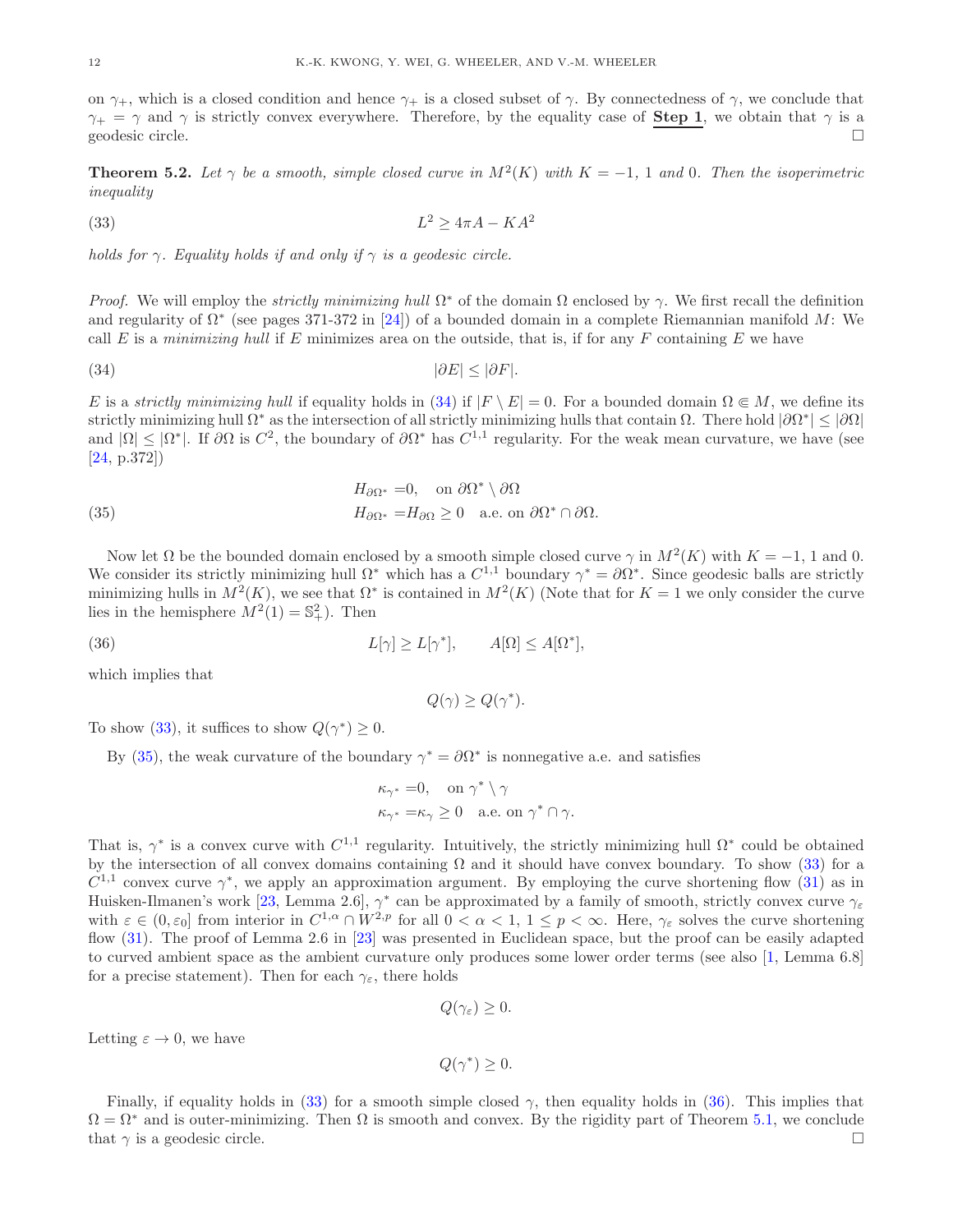# 5.2. Weighted geometric inequalities.

<span id="page-12-2"></span>**Lemma 5.3.** Let  $\Phi(r)$  be defined by [\(4\)](#page-1-1). Along the flow [\(1\)](#page-0-0) starting from an initially strictly convex curve, we have

$$
\frac{d}{dt}\left(\int_{\gamma_t}\Phi(r)\kappa d\mu+A[\gamma_t]\right)\leq 0
$$

with equality if and only if  $\gamma_t$  is a geodesic circle centered at the origin.

Proof. We have

<span id="page-12-0"></span>(37) 
$$
\frac{\partial^2}{\partial s^2} \Phi(r) = \frac{\partial}{\partial s} \langle \overline{\nabla} \Phi(r), T \rangle = \frac{\partial}{\partial s} \langle V, T \rangle = \langle \overline{\nabla}_T V, T \rangle + \langle V, \nabla_s T \rangle
$$

$$
= \phi'(r) \langle T, T \rangle + \langle V, -\kappa \nu \rangle
$$

$$
= \phi'(r) - \kappa u.
$$

We compute  $\frac{\partial}{\partial t} \Phi = \langle \overline{\nabla} \Phi, \partial_t X \rangle = Fu$ ,  $\frac{\partial}{\partial t} ds = F \kappa ds$  and

<span id="page-12-1"></span>(38) 
$$
\frac{\partial u}{\partial s} = \frac{\partial}{\partial s} \langle V, \nu \rangle = \kappa \langle V, T \rangle = \kappa \frac{\partial \Phi}{\partial s}.
$$

So by  $(8)$ ,

$$
\frac{d}{dt} \int_{\gamma_t} \Phi \kappa ds = \int_{\gamma_t} F \kappa u ds + \int_{\gamma_t} \Phi F \kappa^2 ds + \int_{\gamma_t} \Phi \left( -\frac{\partial^2 F}{\partial s^2} - (\kappa^2 + K) F \right) ds
$$
  
\n
$$
= \int_{\gamma_t} \left( -\frac{\partial^2}{\partial s^2} \Phi + \kappa u - K \Phi \right) F ds
$$
  
\n
$$
= \int_{\gamma_t} (2\kappa u - \phi'(r) - K \Phi) F ds
$$
  
\n
$$
= \int_{\gamma_t} (2\kappa u - 1) F ds.
$$

Therefore, by  $(11)$ ,  $(37)$ ,  $(38)$  and Proposition [3.2,](#page-4-4)

$$
\frac{d}{dt} \left( \int_{\gamma_t} \Phi \kappa ds + A \right) = \int_{\gamma_t} 2\kappa uF ds
$$
  
\n
$$
= 2 \int_{\gamma_t} u \left( \phi'(r) - \kappa u \right) ds
$$
  
\n
$$
= 2 \int_{\gamma_t} u \frac{\partial^2 \Phi}{\partial s^2} ds
$$
  
\n
$$
= -2 \int_{\gamma_t} \frac{\partial u}{\partial s} \frac{\partial \Phi}{\partial s} ds
$$
  
\n
$$
= -2 \int_{\gamma_t} \kappa |\partial_s \Phi|^2 ds
$$
  
\n
$$
\leq 0.
$$

The equality holds if and only if  $\frac{\partial \Phi}{\partial s} = 0$  and so r is constant.

Now let us prove Theorem [1.2.](#page-1-0)

Proof of Theorem [1.2.](#page-1-0) Firstly, if  $\gamma$  is smooth, closed and strictly convex, along the flow [\(1\)](#page-0-0) starting from  $\gamma$ ,  $\gamma_t$ converges to a geodesic circle  $\gamma_\infty$  of radius  $\rho_\infty$  and

$$
L[\gamma_t] = L[\gamma_\infty] = 2\pi \phi(\rho_\infty)
$$
  

$$
\lim_{t \to \infty} A[\gamma_t] = A[\gamma_\infty] = 2\pi \Phi(\rho_\infty).
$$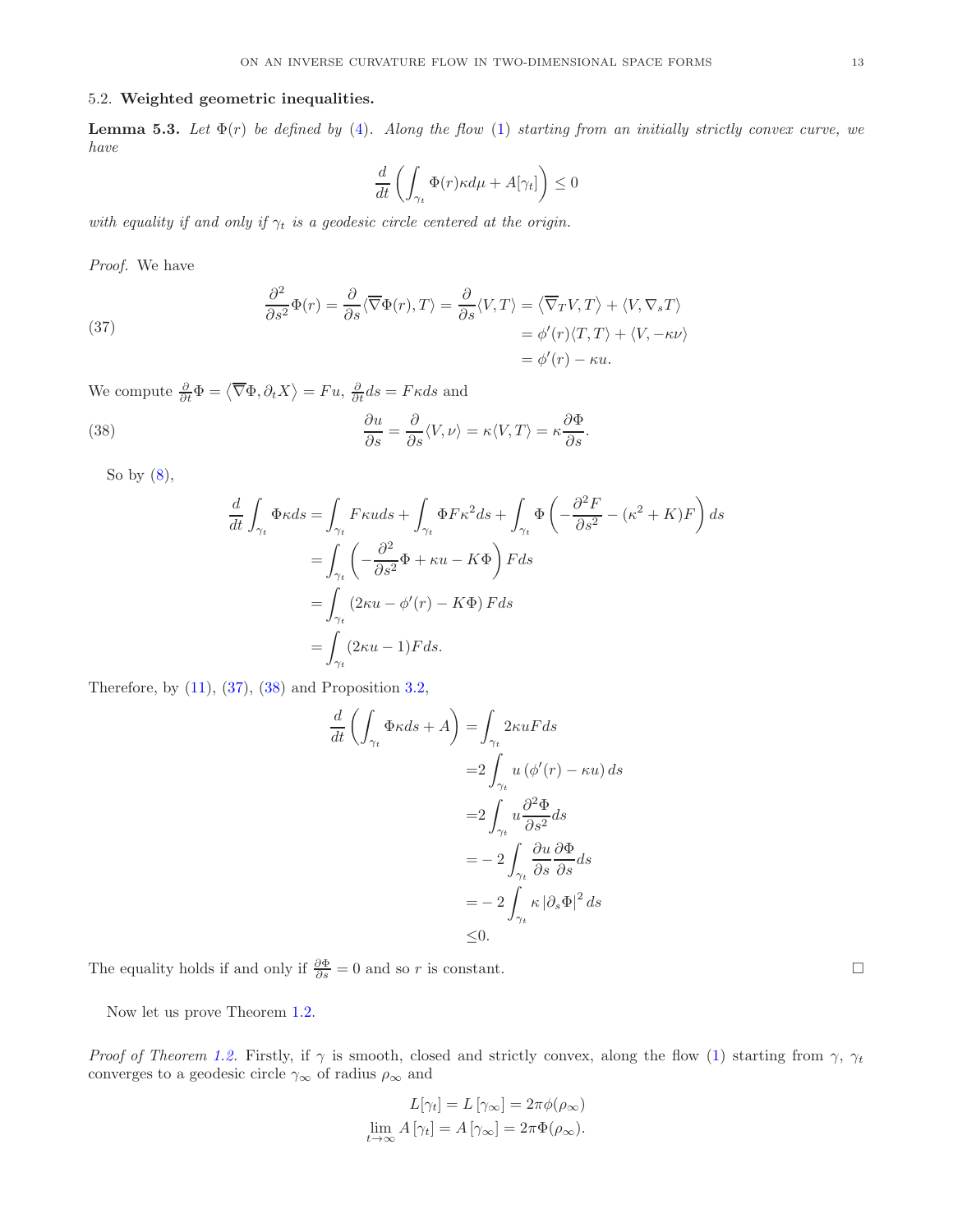On the other hand, Lemma [5.3](#page-12-2) implies

$$
\int_{\gamma_t} \Phi \kappa ds + A[\gamma_t] \ge \lim_{t \to \infty} \int_{\gamma_t} \Phi \kappa ds + A[\gamma_\infty] = \int_{\gamma_\infty} \Phi \kappa ds + A[\gamma_\infty]
$$

$$
= 2\pi \phi'(\rho_\infty) \Phi(\rho_\infty) + 2\pi \Phi(\rho_\infty).
$$

By direct checking,  $\Phi \Phi'' + \Phi = {\Phi'}^2$ , i.e.  $\Phi \phi' + \Phi = \phi^2$ . Therefore

$$
\int_{\gamma} \Phi \kappa ds + A[\gamma] \geq 2\pi \phi(\rho_{\infty})^2 = \frac{1}{2\pi}L^2.
$$

If equality holds in [\(3\)](#page-1-2) for a strictly convex curve  $\gamma$ , by Lemma [5.3](#page-12-2) we have that  $\gamma$  is a geodesic circle centered at the origin.

In general, the inequality [\(3\)](#page-1-2) and its rigidity also hold for smooth closed convex curve  $\gamma$ , by applying a similar approximation argument as in **Step 2** of the proof of Theorem [5.1.](#page-10-3)

By Gauss-Bonnet theorem, we obtain the following inequalities.

**Corollary 5.4.** (1) Let  $\gamma \subset \mathbb{H}^2$  be a smooth, closed and convex curve. Then

<span id="page-13-1"></span>(39) 
$$
\int_{\gamma} \kappa \cosh r \geq 2\pi + \frac{L^2}{2\pi}.
$$

Equality holds if and only if  $\gamma$  is a geodesic circle centered at the origin. (2) Let  $\gamma \subset \mathbb{S}^2_+$  be a smooth, closed and convex curve. Then

<span id="page-13-0"></span>(40) 
$$
\int_{\gamma} \kappa \cos r \leq 2\pi - \frac{L^2}{2\pi}.
$$

Equality holds if and only if  $\gamma$  is a geodesic circle centered at the origin.

**Remark 5.5.** The inequality  $(39)$  extends [\[10,](#page-15-12) Theorem 1] to  $n = 2$ .

By the isoperimetric inequality, Theorem [1.2](#page-1-0) implies that for a convex curve  $\gamma \subset \mathbb{H}^2$ ,

<span id="page-13-3"></span>(41) 
$$
\int_{\gamma} \Phi(r)|\kappa| \geq A + \frac{A^2}{2\pi}.
$$

We show that this inequality also holds for smooth simple closed curves.

**Theorem 5.6.** Let  $\gamma \subset \mathbb{H}^2$  be a smooth, simple closed curve. Then

(42) 
$$
\int_{\gamma} \Phi(r)|\kappa| ds \ge A + \frac{A^2}{2\pi}
$$

holds for  $\gamma$ , where  $\Phi(r) = \cosh r - 1$ . Equality holds if and only if  $\gamma$  is a geodesic circle centered at the origin.

Proof. Let  $\Omega$  be the bounded domain in  $\mathbb{H}^2$  enclosed by a smooth simple closed curve  $\gamma$ . Then the strictly minimizing hull  $\Omega^*$  of  $\Omega$  has a  $C^{1,1}$  boundary  $\gamma^* = \partial \Omega^*$ . We have

<span id="page-13-2"></span>
$$
L[\gamma] \ge L[\gamma^*], \qquad A[\Omega] \le A[\Omega^*].
$$

The weak curvature of  $\gamma^*$  satisfies

$$
\begin{aligned}\n\kappa_{\gamma^*} =& 0, \quad \text{on } \gamma^* \setminus \gamma \\
\kappa_{\gamma^*} =& \kappa_{\gamma} \ge 0 \quad \text{a.e. on } \gamma^* \cap \gamma\n\end{aligned}
$$

which implies that

$$
\int_{\gamma} \Phi|\kappa| d\mu = \int_{\gamma \cap \gamma^*} \Phi \kappa d\mu + \int_{\gamma \setminus \gamma^*} \Phi|\kappa| d\mu
$$

$$
\geq \int_{\gamma \cap \gamma^*} \Phi \kappa d\mu + \int_{\gamma^* \setminus \gamma} \Phi \kappa d\mu
$$

$$
= \int_{\gamma^*} \Phi \kappa d\mu.
$$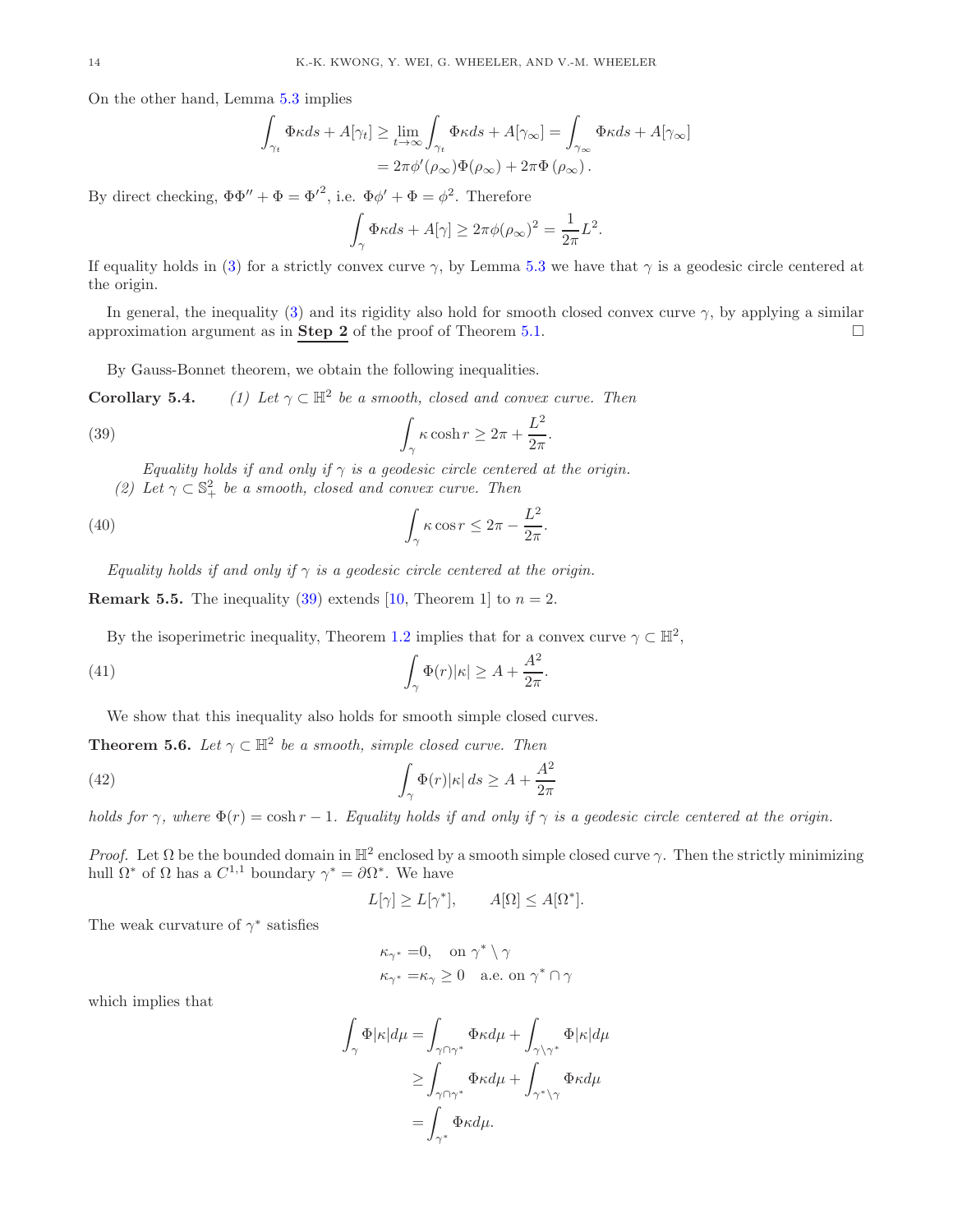Since  $\gamma^*$  is convex, we have that

$$
\int_{\gamma^*} \Phi \kappa d\mu \ge A[\Omega^*] + \frac{A^2[\Omega^*]}{2\pi}
$$

$$
\ge A[\Omega] + \frac{A^2[\Omega]}{2\pi}.
$$

If equality holds in [\(42\)](#page-13-2), then  $\Omega = \Omega^*$  is outerminimizing, with smooth convex boundary. The rigidity of [\(41\)](#page-13-3) for smooth convex case implies that  $\gamma = \partial \Omega$  is a geodesic circle centered at the origin.

The inequality [\(40\)](#page-13-0) is related to the following conjecture in [\[15\]](#page-15-21):

<span id="page-14-1"></span>**Conjecture 1.** Let  $\Sigma \subset \mathbb{S}^n$  be a closed, orientable and connected embedded hypersurface. If  $\Sigma$  is strictly convex, then

$$
\sup_{x \in \mathbb{S}^n} \int_{\Sigma} \rho_x H d\Sigma \ge (n-1)\omega_{n-1} \left[ \left( \frac{|\Sigma|}{\omega_{n-1}} \right)^{\frac{n-2}{n-1}} - \left( \frac{|\Sigma|}{\omega_{n-1}} \right)^{\frac{n}{n-1}} \right].
$$

Here  $\rho_x(q) = \cos(d_{\mathbb{S}^n}(x,q))$  and  $d_{\mathbb{S}^n}(x,q)$  denotes the geodesic distance from q to x. Moreover, the equality holds if and only if  $\Sigma$  is a geodesic sphere.

We show here that this conjecture is false when  $n = 2$ .

<span id="page-14-0"></span>**Corollary 5.7.** There is a curve  $\gamma : \mathbb{S}^1 \to \mathbb{S}^2$  such that

$$
\int_\gamma \kappa \cos r ds < 2\pi - \frac{L^2}{2\pi} \,,
$$

that is, Conjecture [1](#page-14-1) is not true.

*Proof.* When  $n = 2$ , the conjecture becomes

$$
\max_{y \in \mathbb{S}^2} \int_{\gamma} \cos \left( d_{\mathbb{S}^2}(y, x) \right) \kappa(x) ds(x) \geq 2\pi - \frac{L^2}{2\pi}.
$$

Let  $\gamma$  be a general strictly convex curve in  $\mathbb{S}^2$ . Consider the function  $F : \mathbb{S}^2 \to \mathbb{R}$  defined by

$$
F(y) = \int_{\gamma} \kappa(x) \cos (d_{\mathbb{S}^2}(x, y)) ds(x) = \int_{\gamma} \kappa(x) \langle x, y \rangle_{\mathbb{R}^3} ds(x).
$$

Suppose the maximum of this function is attained at  $y_0$ , then by Lagrange multiplier method, we have

$$
\nabla^{\mathbb{R}^3} F(y_0) = \lambda y_0.
$$

Here  $\nabla^{\mathbb{R}^3}$  is the gradient in  $\mathbb{R}^3$ . As  $\nabla^{\mathbb{R}^3} F = \int_{\gamma} \kappa(x) x ds(x)$ , the maximum point is attained at the point  $y_0 \in \mathbb{S}^2$ which is parallel to  $\int_{\gamma} \kappa x ds$  (it is easy to see that  $\int_{\gamma} \kappa x ds(x) \neq 0$  for a strictly convex curve  $\gamma$ ). It is also easy to see that  $\lambda > 0$ .

Fix a geodesic circle C which lies in the open hemisphere centered at a point  $o \in \mathbb{S}^2$ . We can perturb C to a curve  $\gamma$  such that

- (1)  $\gamma$  is not a geodesic circle.
- (2)  $\gamma$  is still strictly convex,  $v := \int_{\gamma} \kappa(x) x ds = |v| y_0$ ,  $\gamma$  lies in the open hemisphere centered at  $y_0$ , and  $y_0 \in \mathbb{S}^2$ is still enclosed by  $\gamma$ .

This can be done by expressing  $\gamma$  as the graph of a small  $C^2$  perturbation of the constant function  $r_0$ , where  $r_0$ is the radius of C.

By the analysis above, for this curve  $\gamma$ , the maximum of F is attained at  $y_0$ . Let  $r = d_{\mathbb{S}^2}(y_0, \cdot)$ . It then follows from Corollary 5.5 that  $\int_{\gamma} \kappa \cos r ds < 2\pi - \frac{L^2}{2\pi}$  $\frac{L^2}{2\pi}$ . i.e. the conjecture is not true.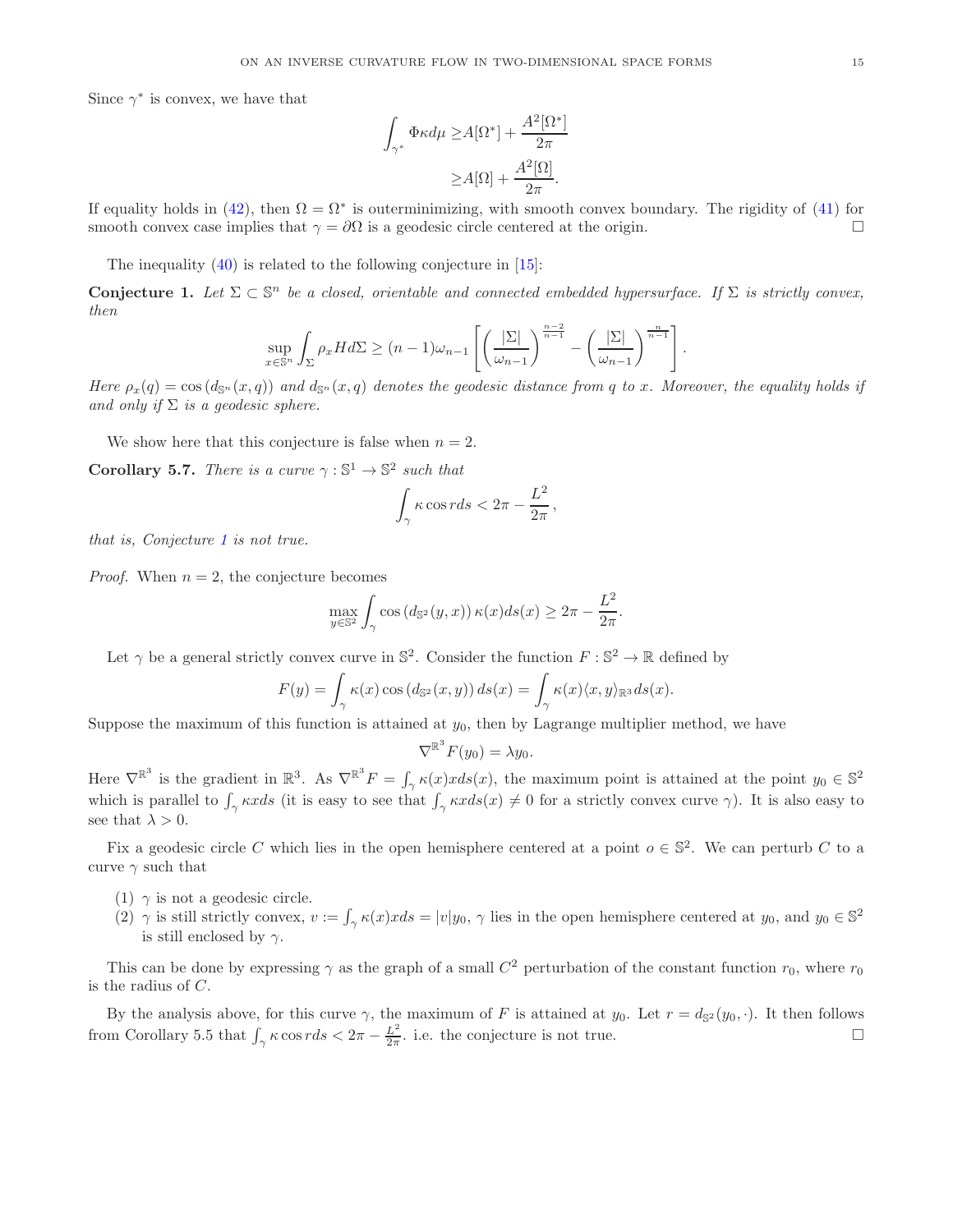### **REFERENCES**

- <span id="page-15-29"></span><span id="page-15-0"></span>[1] V. Agostiniani, M. Fogagnolo, and L. Mazzieri. "Sharp geometric inequalities for closed hypersurfaces in manifolds with nonnegative Ricci curvature". Inventiones Mathematicae 222.3 (2020), pp. 1033–1101.
- <span id="page-15-3"></span>[2] B. Andrews. "Evolving convex curves". Calc. Var. Partial Differential Equations 7.4 (1998), pp. 315–371.
- [3] B. Andrews and P. Bryan. "Curvature bound for curve shortening flow via distance comparison and a direct proof of Grayson's theorem". Journal fur die Reine und Angewandte Mathematik 2011.653 (2011), pp. 179– 187.
- <span id="page-15-26"></span><span id="page-15-23"></span>[4] T. Aubin. Some nonlinear problems in Riemannian geometry. Springer-Verlag Berlin Heidelberg, 1987.
- [5] S. Brendle. "Constant mean curvature surfaces in warped product manifolds". Publications Mathématiques de l'IHÉS<sup> $117.1$ </sup> (2013), pp. 247–269.
- <span id="page-15-9"></span><span id="page-15-6"></span>S. Brendle, P. Guan, and J. Li. "An inverse curvature type hypersurface flow in space forms". preprint (2020).
- [7] S. Brendle, P.-K. Hung, and M.-T. Wang. "A Minkowski inequality for hypersurfaces in the anti-de Sitter-Schwarzschild Manifold". Communications on Pure and Applied Mathematics 69.1 (2016), pp. 124–144.
- <span id="page-15-10"></span>[8] C. Chen, P. Guan, J. Li, and J. Scheuer. "A fully-nonlinear flow and quermassintegral inequalities in the sphere". arXiv preprint arXiv:2102.07393 (2021).
- <span id="page-15-11"></span>[9] M. Chen and J. Sun. "Alexandrov-Fenchel type inequalities in the sphere".  $arXiv$  preprint  $arXiv:2101.09419$ (2021).
- <span id="page-15-12"></span>[10] L. L. De Lima and F. Girão. "An Alexandrov–Fenchel-type inequality in hyperbolic space with an application to a Penrose inequality". Annales Henri Poincaré 17.4 (2016), pp. 979–1002.
- <span id="page-15-13"></span>[11] Y. Ge, G. Wang, and J. Wu. "Hyperbolic Alexandrov-Fenchel quermassintegral inequalities II". Journal of Differential Geometry 98.2 (2014), pp. 237–260.
- <span id="page-15-4"></span><span id="page-15-1"></span>[12] C. Gerhardt. "Curvature flows in the sphere". Journal of Differential Geometry 100.2 (2015), pp. 301–347.
- [13] C. Gerhardt. "Flow of nonconvex hypersurfaces into spheres". Journal of Differential Geometry 32.1 (1990), pp. 299–314.
- <span id="page-15-5"></span>[14] C. Gerhardt. "Inverse curvature flows in hyperbolic space". Journal of Differential Geometry 89.3 (2011), pp. 487–527.
- <span id="page-15-21"></span>[15] F. Gir˜ao and N. M. Pinheiro. "An Alexandrov–Fenchel-type inequality for hypersurfaces in the sphere". Annals of Global Analysis and Geometry 52.4 (2017), pp. 413–424.
- <span id="page-15-22"></span><span id="page-15-14"></span>[16] M. A. Grayson. "Shortening embedded curves". Annals of Mathematics 129.1 (1989), pp. 71–111.
- [17] P. Guan and J. Li. "Isoperimetric type inequalities and hypersurface flows". J. Math. Study 54.1 (2021), pp. 56–80.
- <span id="page-15-15"></span>[18] P. Guan and J. Li. "The quermassintegral inequalities for k-convex starshaped domains". Advances in Mathematics 221.5 (2009), pp. 1725–1732.
- <span id="page-15-24"></span>[19] R. Hamilton. "Four-manifolds with positive isotropic curvature". Communications in Analysis and Geometry 5.1 (1997), pp. 1–92.
- <span id="page-15-27"></span><span id="page-15-18"></span>[20] G. H. Hardy, J. E. Littlewood, and G. Pólya. *Inequalities*. Cambridge university press, 1952.
- [21] Y. Hu and H. Li. "Geometric inequalities for hypersurfaces with nonnegative sectional curvature in hyperbolic space". Calculus of Variations and Partial Differential Equations 58.2 (2019), pp. 1–20.
- <span id="page-15-7"></span>[22] Y. Hu, H. Li, and Y. Wei. "Locally constrained curvature flows and geometric inequalities in hyperbolic space". Mathematische Annalen (2020), pp. 1–50.
- <span id="page-15-28"></span>[23] G. Huisken and T. Ilmanen. "Higher regularity of the inverse mean curvature flow". Journal of Differential Geometry 80.3 (2008), pp. 433–451.
- <span id="page-15-8"></span>[24] G. Huisken and T. Ilmanen. "The inverse mean curvature flow and the Riemannian Penrose inequality". Journal of Differential Geometry 59.3 (2001), pp. 353–437.
- <span id="page-15-2"></span>[25] H. Kröner. "A note on expansion of convex plane curves via inverse curvature flow". Nonlinear Differential Equations and Applications NoDEA 26.2 (2019), pp. 1–11.
- <span id="page-15-25"></span><span id="page-15-19"></span>[26] N. V. Krylov. Nonlinear elliptic and parabolic equations of the second order. Vol. 7. Springer, 1987.
- [27] K.-K. Kwong and P. Miao. "A new monotone quantity along the inverse mean curvature flow in  $\mathbb{R}^{n}$ ". Pacific Journal of Mathematics 267.2 (2014), pp. 417–422.
- <span id="page-15-20"></span>[28] K.-K. Kwong and P. Miao. "Monotone quantities involving a weighted  $\sigma_k$  integral along inverse curvature flows". Communications in Contemporary Mathematics 17.05 (2015), p. 1550014.
- <span id="page-15-16"></span>[29] H. Li, Y. Wei, and C. Xiong. "A geometric inequality on hypersurface in hyperbolic space". Advances in Mathematics 253 (2014), pp. 152–162.
- <span id="page-15-17"></span>[30] H. Li, Y. Wei, and T. Zhou. "Inverse curvature flow for hypersurfaces in Riemannian manifold and its application". Scientia Sinica Mathematica 48.6 (2018), pp. 757–770.